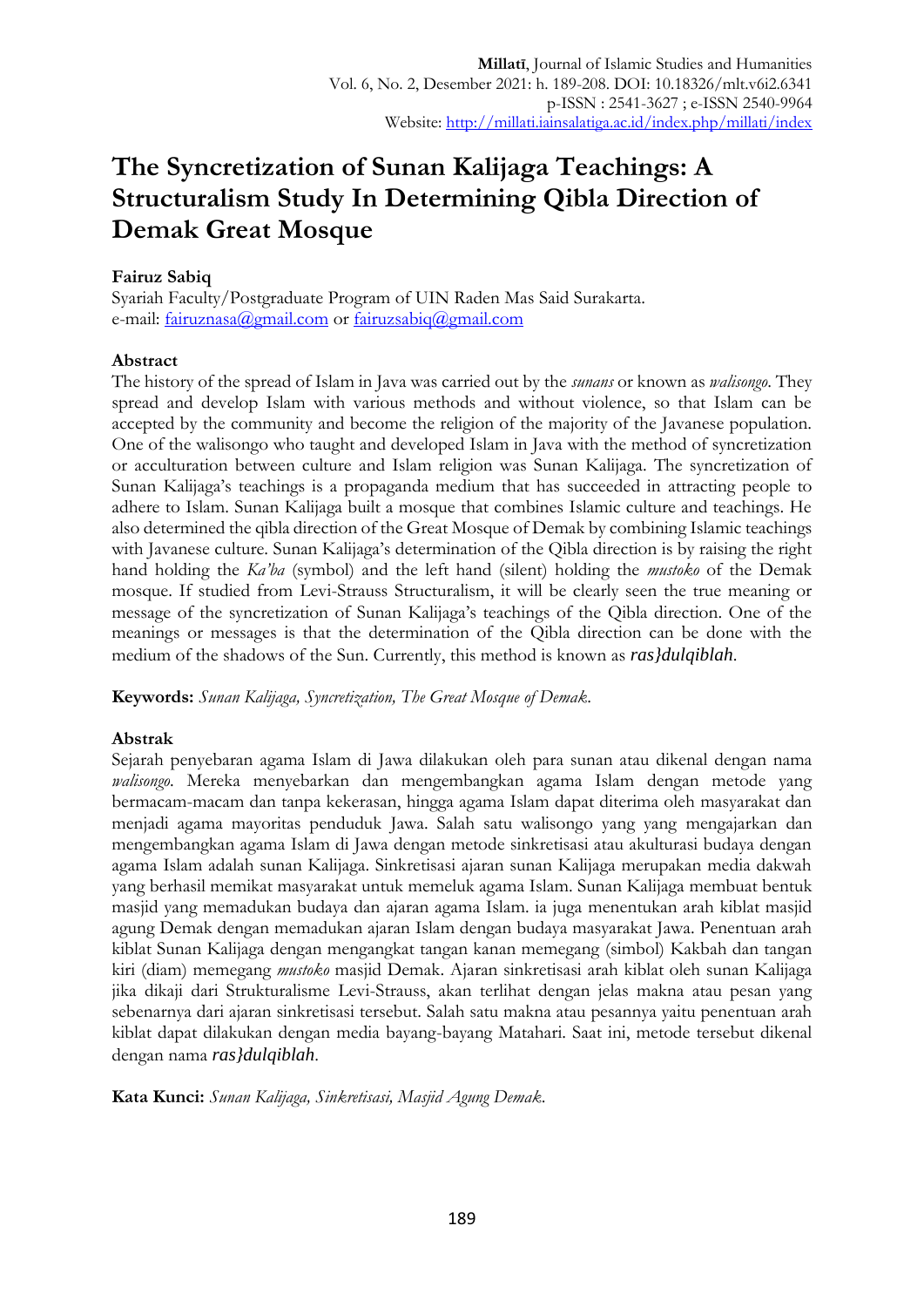#### **INTRODUCTION**

<u>.</u>

The spread and development of Islam in Java is carried out by the guardians (*waliyullah*) who are often called *walisongo*. The *waliyullah* spread Islam in Java in various ways. One of the *waliyullah* who has an important role in the spread and development of Islam in Java is Sunan Kalijaga. The name of Sunan Kalijaga is very popular around the Javanese people, because he has an important role in the spread of Islam in Java and has teachings or methods of spreading that are acceptable to the Javanese people at that time. Sunan Kalijaga spread Islam by combining the teachings of Islam with community culture. The combination of religious and cultural teachings is often referred to as syncretization. Syncretization by means of acculturation between religion and culture was indeed an attractive and sympathetic choice for the people at that time. With the acculturation of religion and culture, many people are interested in converting from the ancestors' religion of the Javanese people to Islam. The syncretization of Sunan Kalijaga's teaching which combines the teachings of Islam and community culture can be accepted by the Javanese people, so that Islam can grow and develop in Java. Sunan Kalijaga preaches and teaches Islam by syncretizing local elements with Islamic teachings. Syncretization was carried out by Sunan Kalijaga by combining pre-Islamic local elements (in Java) with Islamic teachings, so that it became a new culture. The construction of a mosque with a joglo main room model, which has a *tajugan* roof with an odd number of terraced roofs, is one example of the syncretization of Javanese mosques.<sup>1</sup> The works of Sunan Kalijaga in which there are Islamic teachings are *Suluk Linglung* and *Serat Dewa Ruci*. The stories contained in *Suluk Linglung* and *Serat Dewa Ruci* illustrates how Islamic values must be firmly held by Muslims. Through the stories in the two writings of Sunan Kalijaga, it can be seen the message of the values of Islamic teachings, ranging from *Shariat*, *Hakikat*, to *Makrifat*. Sunan Kalijaga combines local culture and Islamic religious teachings through the *grebeg mulud sekaten* event from the word *syahadatain*, the *kalimosodo* amulet comes from the words *kalimat Syahadat*, mosque drum, determining the Qibla direction, and so on. The syncretization of Sunan Kalijaga's teachings regarding the determination of the Qibla direction has not been widely known by many people. The author tries to see the syncretization of the Qibla direction with the study of Levi-Strauss structuralism.

The direction of Qibla has an important position in prayer (*salat*), because it is one of the conditions for the validity of prayer. Scholars (*ulama*) agree that facing the Qibla direction is one

<sup>1</sup> Fairuz Sabiq, *Sunan Kalijaga dan Mitos Masjid Agung Demak*, (Indramayu: Adab Publisher, 2021), p. 26.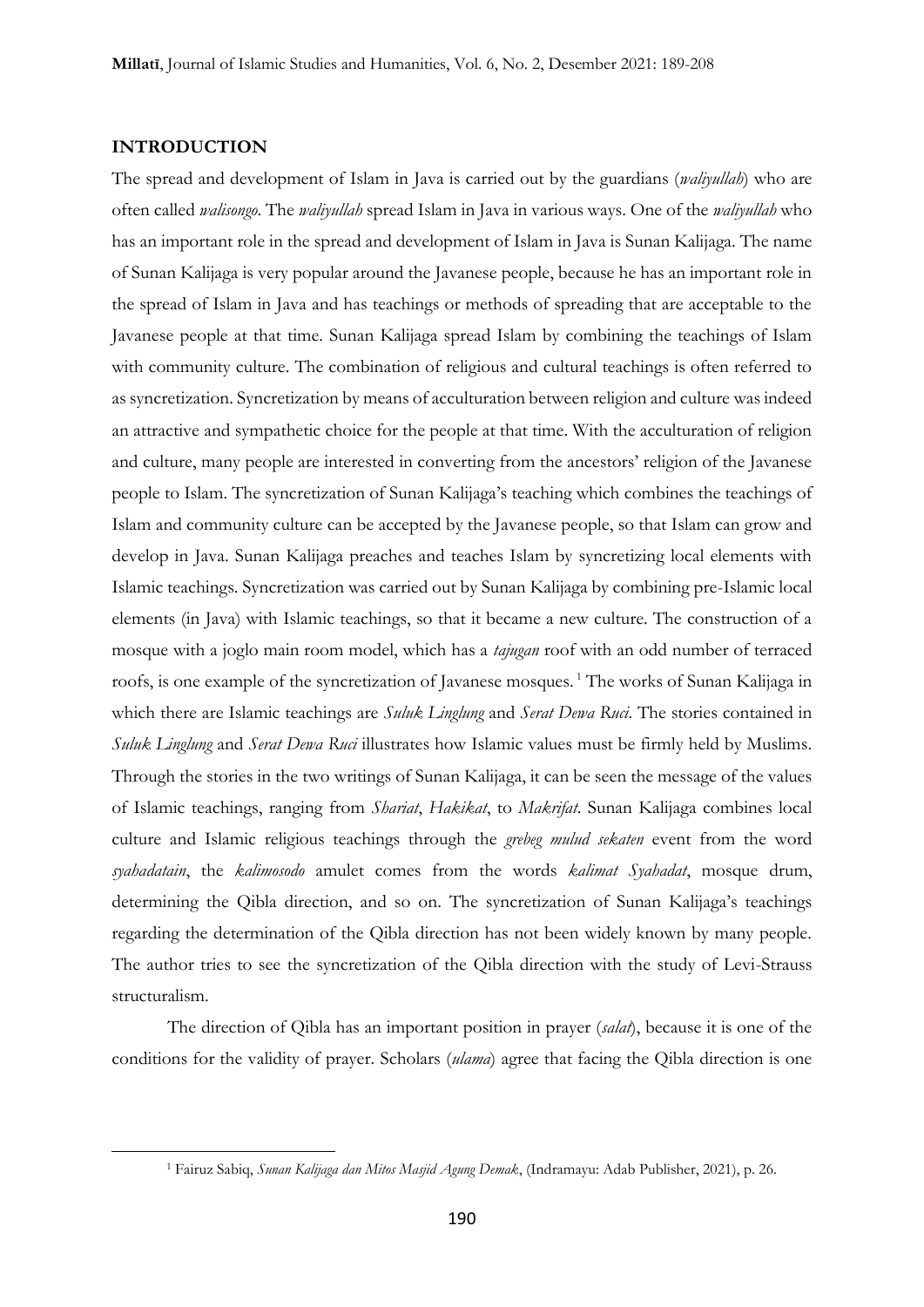of the conditions for the validity of prayer.<sup>2</sup> A person who leaves the direction of Qibla in prayer and he is aware ( $'a>lim$ ) of the action, then his prayer is invalid ( $la>s$ }*ala>ta*) and he must repeat his prayer facing the Qibla.<sup>3</sup> Besides prayer, the direction of Qibla is also important for funerals. Cemeteries that are not facing the Qibla can be dismantled and adjusted to the Qibla direction. The importance of the Qibla direction encourages scholars so that Muslims learn this knowledge and apply it when they are going to pray. The first great mosque built in Java was the Great Mosque of Demak. The *waliyullah* discussed to determine the direction of the Qibla of the Great Mosque of Demak, but there was no agreement between them, until Sunan Kalijaga appeared with the method of determining it. Sunan Kalijaga unites the scientific understanding of religion with the culture of society.

#### **METHODOLOGY**

The syncretization of Sunan Kalijaga's teachings includes qualitative research that collects data from literary sources. The sources used in this paper are historical data, both from books and other records; books about the history of the spread of Islam in Java, Babad Tanah Java, Babad Demak, and other chronicles. This paper collects data related to the research theme from various research sources, and then the data that are in accordance with the writing theme are fully described according to the writing theme. The depiction of the data can be seen from Sunan Kalijaga's teachings on syncretization and also data on determining the Qibla direction of the Great Mosque of Demak. Furthermore, the data is analyzed to find a comprehensive conclusion regarding the research theme. Data analysis uses Levi-Strauss structuralism studies and astronomical analysis, so that comprehensive conclusions can be drawn regarding the syncretization of Sunan Kalijaga's teaching regarding the determination of the Qibla direction.

#### **DISCUSSION**

#### **Sunan Kalijaga**

<u>.</u>

The birth of Sunan Kalijaga until now has not been agreed upon, one opinion explains that Sunan Kalijaga was born around the 1430s, because when Sunan Kalijaga married the daughter of Sunan Ampel, he was around 20 years old. Another opinion says that Sunan Kalijaga was born in 1450,

<sup>2</sup> 'Abd al Rah}ma>n al Jazi>ri>, *Kita>b al Fiqh 'ala> al Maz|a>hib al Arba'ah,* Jil. I, (Mesir: Dar al Mana>r, 1999), p. 161. Wah}bah al Zuhaili>, *al Fiqh Islami> wa Adillatuhu>*, Jil. I, (Damaskus: Dar al Fikr, 2006), p. 757. Ahmad Ghazali Muhammad Fathullah, *Irsya>d al Muri>d Ila> Ma'rifati 'Ilm al Falak 'ala> al Ras}d al Jadi>d*, (Surabaya: T.np, 2015), p. 11.

<sup>3</sup> Muh}ammad Ibn Ahmad al Ans}a>ri> al Qurt}u>bi>, *al Ja>mi' li Ah}ka>m al Qur'a>n*, Jil. II, (Kairo: Da>r al Qala>m, 1966), p. 160.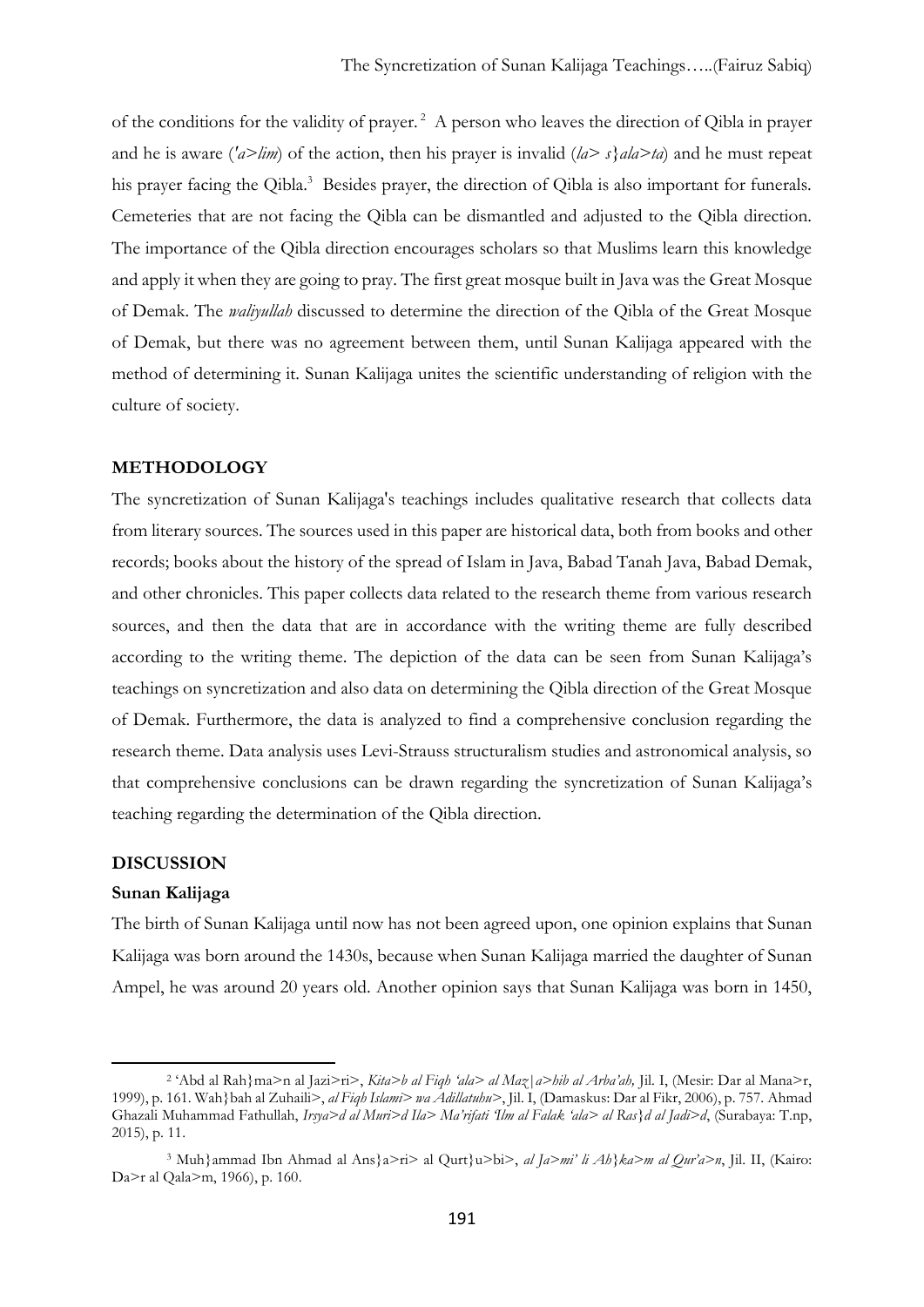from the descendants of Tumenggung Wilatikta.<sup>4</sup> In addition to the year of birth, the genealogy of Sunan Kalijaga's family has not yet been agreed. The first opinion says Sunan Kalijaga is a walisongo of Chinese descent whose real name is Oe Sam Ik from the father of the Regent of Tuban Wilotikto who is of Oei Tik Too descent. This opinion is reinforced by the records of the Sam Poo Kong pagoda, Semarang which was found by Resident Poortman in 1928.<sup>5</sup> The second opinion explains that Sunan Kalijaga is of Arab descent. In the literature and the Chronicle of Tuban, it is stated that Sunan Kalijaga is the 24th descendant of the Prophet Muhammad.<sup>6</sup> The third opinion says that Sunan Kalijaga is a descendant of the original indigenous or Javanese descent. Sunan Kalijaga is the son of the Regent of Tuban named Tumenggung Wilatikta, from Ario Tejo III (Regent of Tuban), from Ario Tejo II (Regent of Tuban), from Ario Tejo I (Regent of Tuban). Ario Tejo I and II are still Shiva, as found in his tomb in Tuban. Ario Tejo III is already a Muslim, as found on the sign of his tomb in Tuban. <sup>7</sup>

The name of *sunan* "Kalijaga" is the most popular name in the community. Sunan Kalijaga is known to have several names, namely Raden Said, Shaykh Malaya, Lokajaya, Prince Tuban, Abdurrahman, and Kalijaga. The origin of the name Sunan "Kalijaga" is still debated, where did the name come from. *First*, "Kalijaga" is a village in Cirebon (Harjamukti sub-district). The number of monkeys in the area next to the mosque *petilasan* sunan Kalijaga mosque has historical and mythical value related to sunan kalijaga with local residents. *Second*, the name "Kalijaga" is Arabic word "Qadhi Joko". Sunan Kalijaga is known as one of the walisongo who became "qadhi" in Demak. Javanese people call "Qadhi Joko Said" or commonly called "Qadhi Joko". Javanese people are not yet fluent in pronouncing the word "Qadhi Joko" so that what appears is "Kalijogo" (Kalijaga). *Third*, the name Sunan "Kalijaga" comes from the story when Sunan Kalijaga was going to become a disciple of Sunan Bonang. In the story, Sunan Bonang stamped his stick on the bank of the river, and Raden Said guarded it for many years. The term "Jogo Kali" became popular in Javanese society for Raden Said who was eventually known as "Kali Jogo" (Kalijaga).<sup>8</sup>

<sup>4</sup> Yudi Hadinata, *Sunan Kalijaga*, (Yogyakarta: Dipta, 2015), p. 11-12. Purwadi, dkk. *Babad Tanah Jawi*, (Yogyakarta: Gelombang Pasang Surut, 2005). M. Hariwijaya, *Islam Kejawen*, (Yogyakarta: Gelombang Pasang Surut, 2006), p. 261. Munawar J. Khaelany, *Sunan Kalijaga Guru Suci Orang Jawa*, (Yogyakarta: Araska, 2018), p. 17.

<sup>5</sup> Umar Hasyim, *Sunan Kalijaga*, (Kudus: Menara, 1974), p. 1. Purwadi, *Sufusme Sunan Kalijaga*, (Yogyakarta: Sadasiva, 2005), p. 13-14.

<sup>6</sup> Hadinata, *Sunan*, p. 16-17. Hasyim, *Sunan*, p. 5.

<sup>7</sup> Khaelany, *Sunan*, p. 17.

<sup>8</sup> Hadinata, *Sunan*, p. 21-24.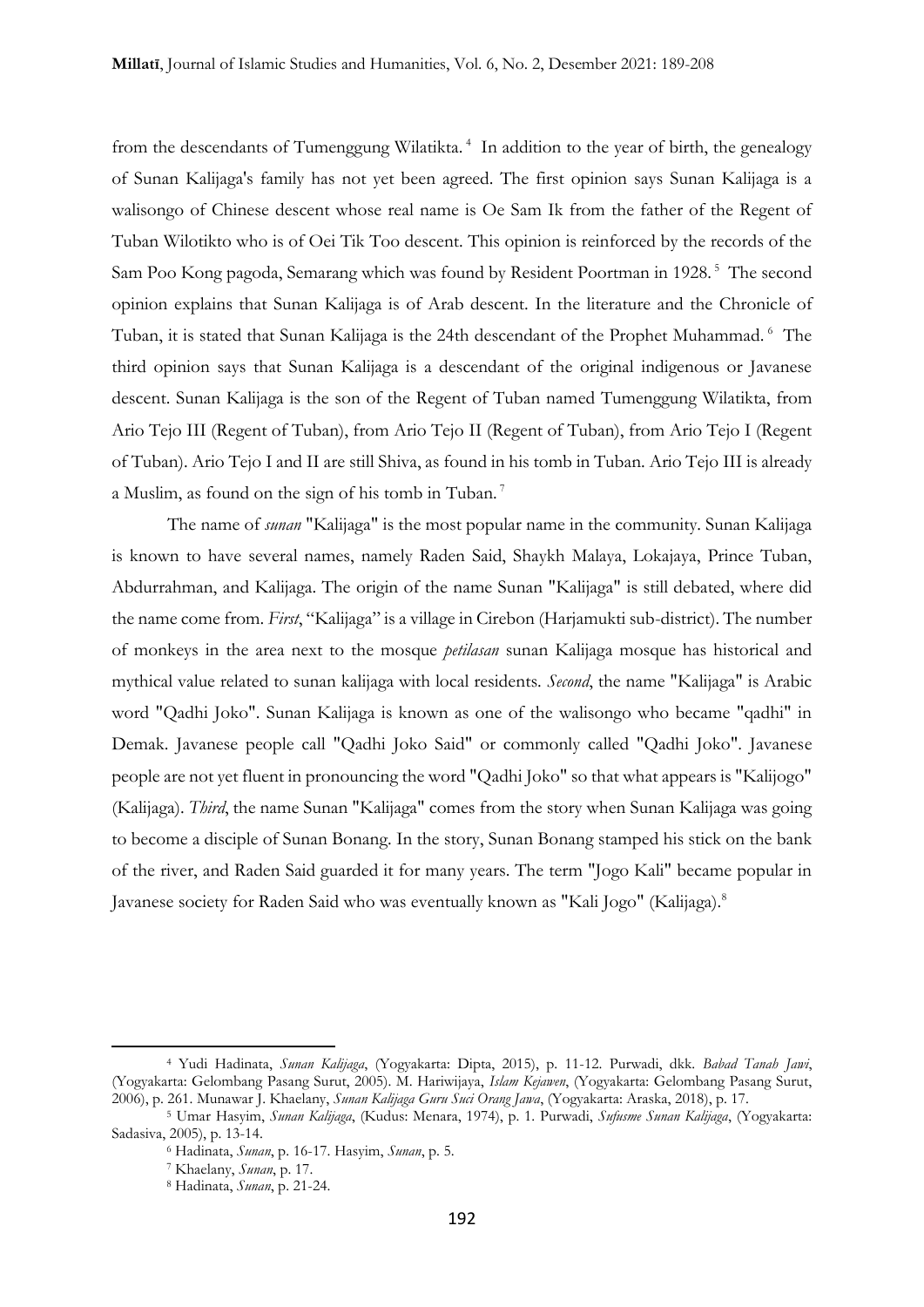# **The Syncretization of Sunan Kalijaga's Teachings on Determining the Qibla Direction of the Great Mosque of Demak: A Study of Levi-Strauss Structuralism**

The rapid development of Islam in Indonesia can not be separated from the spread and development of Islam on the Java Island. The establishment of Islamic kingdoms in Java had a significant contribution and role in the spread and development of Islam in Java, so that Islam became the majority religion of the Indonesian nation which replaced the previous religions, namely Hinduism and Buddhism:<sup>9</sup> Islamic kingdoms in Java that played a major role in the spread and development of Islam such as the Demak Kingdom, the Pajang Sultanate, the Islamic Mataram Sultanate, the Cirebon Sultanate and the Banten Sultanate.<sup>10</sup>

The first Islamic kingdom in Java was the Demak kingdom which was founded by the guardians (*walisongo*) and Raden Patah as the first King. The process of Islamization in Java in the *Babad Tanah Jawa* is narrated at the time of the establishment of the first Islamic kingdom on the Java Island, namely the kingdom of Demak. <sup>11</sup> Raden Patah (son of Prabu Brawijaya) became king of Demak and controlled all of Java with the title *Senapati Jimbun Ngabdur Rahman Panembahan Palembang Sajidin Panatagama*. The rulers of the kingdom and the region of Demak who were Muslim, made the people of Java interested in converting to Islam. Moreover, *waliyullah* convey their *da'wah* in a peaceful way that can be accepted by the community. In addition, the characteristics of the Javanese people are obedient to the leader; therefore, many Javanese people change religion and adhere to Islam.<sup>12</sup>

As a means of spreading and developing Islam as well as a means of worship, the *waliyullah* built mosques that could accommodate many people. The first royal mosque built during the Islamic kingdom in Java was the Great Mosque of Demak. The Great Mosque of Demak was built in the 15th century AD. Certainty in the year of the mosque's establishment there are still differences of opinion among historians or scientists. These opinions are, the first based on the writing of *Naga Mulat Salira Wani* on the *Bledheg* door indicating that the mosque was built in 1388 S or 1466 AD. The second opinion says the mosque was founded in 1399 S or 1477 AD, based on *condro sengkolo* which reads " *lawang terus gunaming janmi* ", the third opinion says that the mosque was built in 1401 S or 1479 AD based on the picture of *Bulus* on the *mihrab* of the mosque which

<sup>9</sup> Soedjipto Abimanyu, *Babad Tanah Jawi Terlengkap dan Terasli*, (Yogyakarta: Laksana, 2017), p. 5.

<sup>10</sup> Sri Wintala, *Sejarah Islam di Tanah Jawa Mulai dari Masuk hingga Perkembangannya*, (Yogyakarta: Araska, 2017), p. 22.

<sup>11</sup> Soedjipto, *Babad*, p. 296.

<sup>12</sup> Olthof, W.L., *Babad Tanah Jawi Mulai dari Nabi Adam sampai Tahun 1647*, Translated by HR. Sumarsono, (Yogyakarta: Narasi, 2011), p. 56.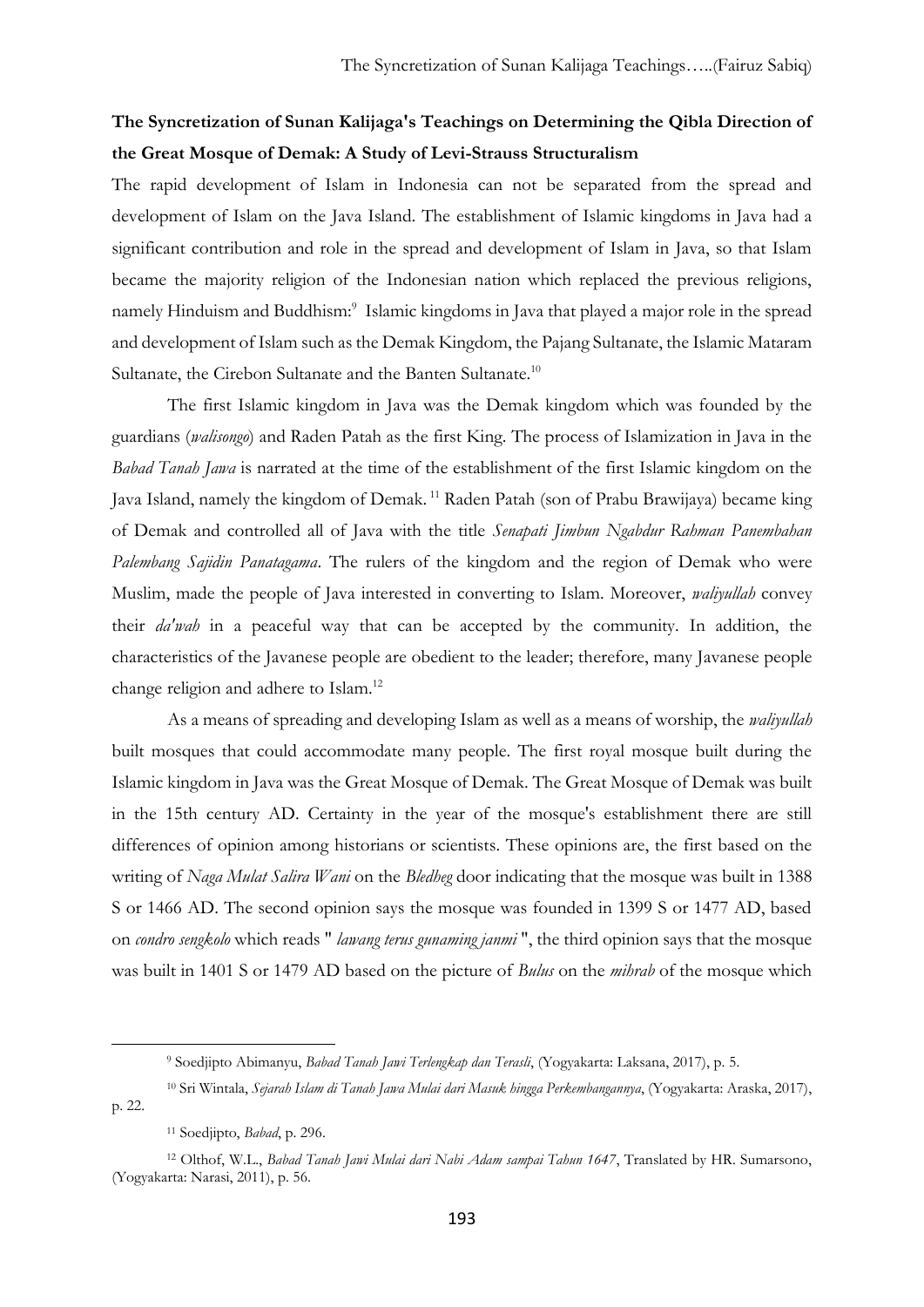means *sariro sunyi kiblating Gusti*. <sup>13</sup> The figure of *Bulus* means head = 1, legs = 4, body = 0, and tail  $= 1$  which means the year 1401 Soko. Another opinion says that the great mosque was founded in 1506 AD based on the inscription on the door "*hadegipun masjid yasanipun para wali, naliko tanggal 1 Zulkangidah tahun 1428 S"*, which means it was built on *Kliwon* Thursday night towards *Legi* Friday.<sup>14</sup>

Another opinion says that the Great Mosque of Demak was built in 3 stages, namely in 1466 AD in the form of a Glagahwangi Islamic boarding school under the care of Sunan Ampel, the second stage in 1477 was restored to the Duchy mosque of Demak Bintoro, then the third stage in 1478 AD which was completed in 1479 AD. Raden Patah and *waliyullah* completely renovated the Great Mosque of Demak into a mosque under the Islamic Kingdom of Demak, including the addition of a terraced roof, pillars of 4 *sunans*. In the construction stage of the mosque of Glagahwangi Islamic boarding school, only the santri of Sunan Ampel played a role in the construction of the mosque, while in the third stage, many of *waliyullah* or *sunans* were involved, including the rulers of the Islamic Kingdom of Demak, so that the area of the mosque, the mosque's architecture, and the layout were adjusted accordingly now. <sup>15</sup> The opinion that is most widely held by historians and scientists is that the Great Mosque of Demak was built in 1401 S or 1479 AD.

The construction of the Great Mosque of Demak is carried out by all levels of society in Java, they have their respective roles. The *waliyullah* act as a steering board who devote their thoughts and energy in determining the location of the mosque, the Qibla direction of the mosque, the shape of the mosque, and so on. The people or students of *waliyullah* play a role in helping to find and provide the materials needed to build a mosque and devote their energies to the construction of the mosque. Raden Pattah was in charge of the construction of the mosque. The construction of the Great Mosque of Demak includes the Qibla direction based on folklore and Javanese chronicle books, namely there is a deliberation between the main *waliyullah* to determine the Qibla direction, and they are Sunan Giri, Sunan Ampel, Sunan Bonang, Sunan Kalijaga and Sunan Gunung Djati accompanied by Raden Patah as leader kingdom. The deliberation was led by Sunan Giri as the elder Sunan. In the deliberation, no agreement was found among the *waliyullah*.

<sup>13</sup> Some argue, it was founded in the month of Safar 1401 S (1479) and inaugurated in the month of Dzulhijjah. Sri Wintala, *13 Raja Paling Berpengaruh Sepanjang Sejarah Kerajaan di Tanah Jawa*, (Yogyakarta: Araskan, 2016), p. 218.

<sup>14</sup> Purwadi dan Maharsi, *Babad Demak Sejarah Perkembangan Islam di Tanah Jawa*, (Yogyakarta: Pustaka Utama, 2012), p. 42. Soedjipto, *Babad*, p. 326. W.L. Olthof, *Babad Tanah Jawi Mulai dari Nabi Adam sampai Tahun 1647*, Translated by HR. Sumarsono, (Yogyakarta: Narasi, 2011), p. 57. Sofwan, *Islamisasi*, p. 74. Sri Wintala Ahmad, *Sejarah Islam di Tanah Jawa Mulai dari Masuk hingga Perkembangannya*, (Yogyakarta: Araska, 2017), p. 121. H.J. De Graaf, dkk., *Cina Muslim di Jawa Abad XV dan XVI antara Historisitas dan Mitos*, (Yogyakarta: Tiara Wacana, 1997), p. 165.

<sup>15</sup> Suparman, *Mesjid*, p. 2-3.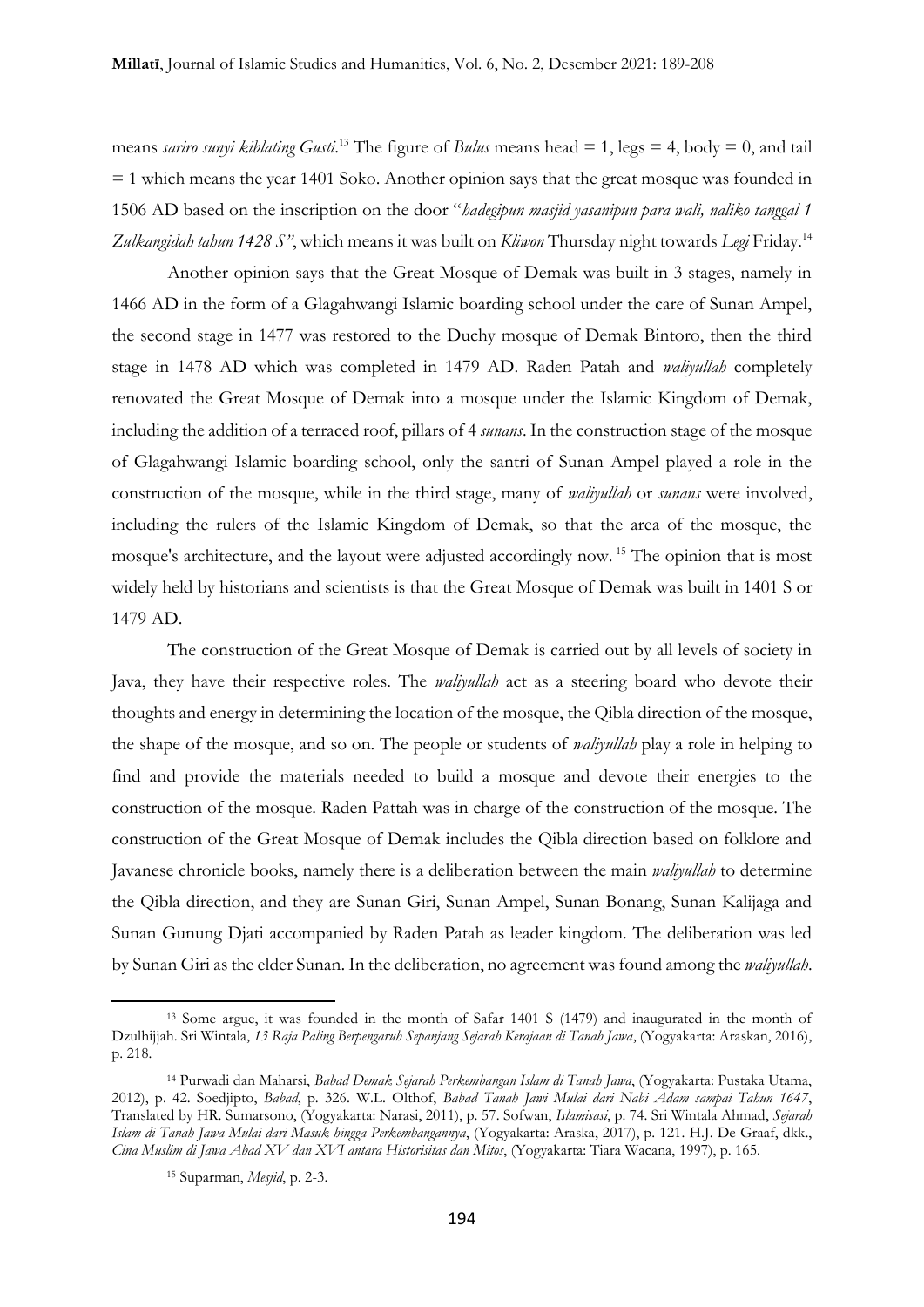In one story it is explained, when no agreement was found, while they were going to perform Friday prayers, Sunan Kalijaga stood in their midst with his right hand holding the *Ka'ba* (*Masjidilharam*) and his left hand holding the *mustoko* of the Great Mosque of Demak. Sunan Kalijaga showed the Qibla direction of the mosque to all the guardians, and they agreed with the Qibla direction shown by Sunan Kalijaga, including the leader of the Kingdom of Raden Patah. The incident occurred before the Friday prayers.<sup>16</sup>

Sunan Kalijaga determined the Qibla direction on Friday in the month of Dzulqa'dah in 1479 AD before Friday prayers. Susuhunan Jati Syarif Hidayatullah or better known as Sunan Gunung Djati asked for help from Raden Patah (Sultan of the Demak) to build a mosque like the Great Mosque of Demak. Then Raden Patah sent Raden Sepat to go to Cirebon with Sunan Kalijaga, Sunan Bonang and other *sunans* to help build the great mosque of Cirebon. In 1480 AD the mosque was completed and given the name *Sang Cipta Rasa* which means a creation of the Lord. Sunan Gunung Djati wanted a big mosque with a style similar to the Great Mosque of Demak. The determination of the Qibla direction was carried out by Sunan Kalijaga in the same way when he determined the Qibla direction of the Great Mosque of Demak.<sup>17</sup>

What Sunan Kalijaga did based on folklore and chronicles about determining the Qibla direction where he raised his right hand to hold the *Ka'ba* and his left hand to hold the *mustoko* of the Great Mosque of Demak can be categorized as a "symbol" of the Qibla direction determination technique. The spread of Islam carried out by Sunan Kalijaga always paid attention to Javanese culture and the people's hobbies at that time. Sunan Kalijaga combines Javanese culture with Islamic teachings, so his *da'wah* method is referred to as **syncretic** Islam and he is referred to as an "*abangan*" guardian. The mention of the "*abangan*" guardian is the opposite of the "*putihan*" guardian which is more attached to Sunan Giri. "*Abangan*" Islam is identified with a teaching model that combines the culture or habits of the people with Islamic teachings, while "*putihan*" Islam separates Islamic teachings from culture.<sup>18</sup>

The teachings of Islam spread by Sunan Kalijaga use symbols that are easily understood by the people. He uses puppets with different names and shapes as different symbols. Likewise, he uses the symbol of raising his right hand by holding the *Ka'ba* and his left hand holding the *mustoko* of the Great Mosque of Demak in teaching about determining the Qibla direction.

<sup>16</sup> Yudhi, AW., *Babad Walisongo*, (Yogyakarta: Narasi, 2013), p. 193-195.

<sup>17</sup> H.J. De Graaf dan T.H. Pigeaud, *Kerajaan-Kerajaan Islam di Jawa Peralihan dari Majapahit ke Mataram*, (Jakarta: Pustaka Utama Grafiti Press, 1985), p. 114. Soedjipto, *Babad*, p. 329. Purwadi Maharsi Resi, *Islam Melayu VS Jawa Islam Menelusuri Jejak Karya Sastra Sejarah Nusantara*, (Yogyakarta: Pustaka Pelajar, 2010), p. 340.

<sup>18</sup> Yudhi, *Babad*, p. 174.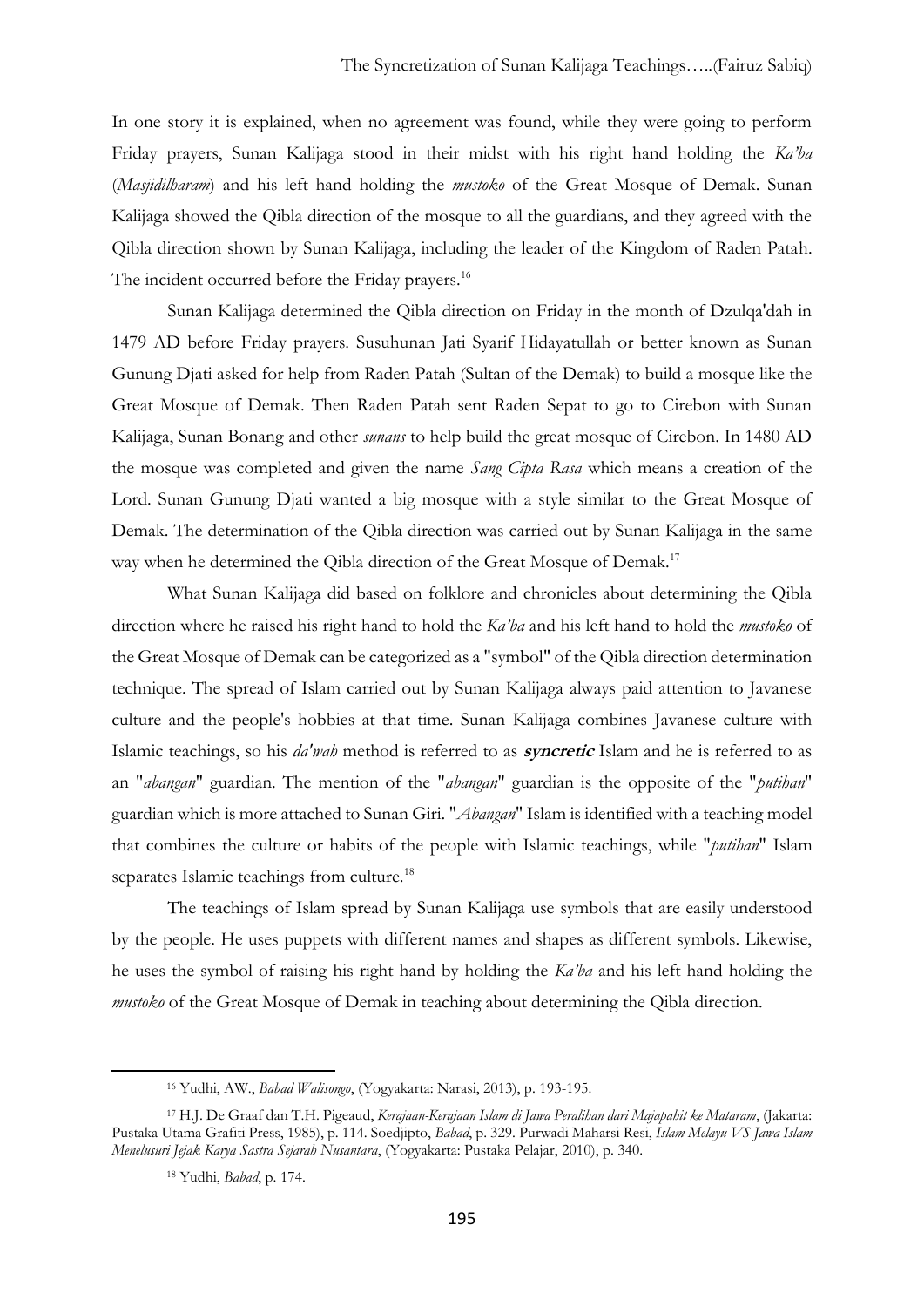The teachings of syncretization carried out by Sunan Kalijaga by combining local pre-Islamic elements (in Java) with Islamic teachings, became a new culture that was imitated by the great mosques on the Java Island.<sup>19</sup> The construction of a mosque with a joglo main room model, which has a *tajugan* roof with an odd number of terraced roofs, is one example of the syncretization of Javanese mosques, such as the Great Mosque of Cirebon, the Great Mosque of Banten, the Great Mosque of Yogyakarta, and the Great Mosque of Surakarta. It was not only on the mosque building, but also the Qibla direction of the great mosques, where the method of determination also imitates the method used by Sunan Kalijaga.<sup>20</sup>



Figure 1. The photo of the Great Mosque of Demak in 1870-1900. [Collectie Stichting Nationaal](http://collectie.wereldculturen.nl/default.aspx?idx=ALL&field=*&search=10016515)  [Museum van Wereldculturen.](http://collectie.wereldculturen.nl/default.aspx?idx=ALL&field=*&search=10016515) Figure 2. The photo of the Great Mosque of Demak in 2021.

Sunan Kalijaga teaches with symbols or syncretization of local elements with Islamic teachings, as well as with the model of determining the Qibla direction of the Great Mosque of Demak. Determination of direction by the Javanese community is done by "pointing" or by "directing the right hand" in the intended direction. Sunan Kalijaga does not directly indicate the Qibla direction by "pointing" but by raising his right hand and keeping his left hand still. This "unit" will give meaning if it is combined with other "units", namely about the time of the appointment. It is known that the Qibla direction determination session was conducted to determine the direction during Friday prayers. Sunan Kalijaga raised his right hand when in the morning before noon, at which time there was a shadow. With the right hand raised and holding the "symbol" of the *Ka'ba*, while the left hand is silent and holding the "symbol" of the mosque *mustoko*, then the right hand has a shadow with a line parallel to the left hand. These two "units" have the exact meaning of the shadow of the Qibla direction when the one who did it was Sunan Kalijaga, where he is known to be a Sunan who is good at astronomy.

<sup>19</sup> Fairuz Sabiq, *Karakteristik dan Mitos Masjid Agung Peninggalan Kerajaan Islam di Jawa*, (Indramayu, Adab Publisher, 2021), p. 10.

<sup>20</sup> Fairuz Sabiq, The Qibla Direction of The Great Mosque Inherited from the Islamic Kingdom in Java: Myth and Astronomy Perspective, dalam Jurnal *ADDIN* IAIN Kudus, Vol. 13 No. 1, 2019.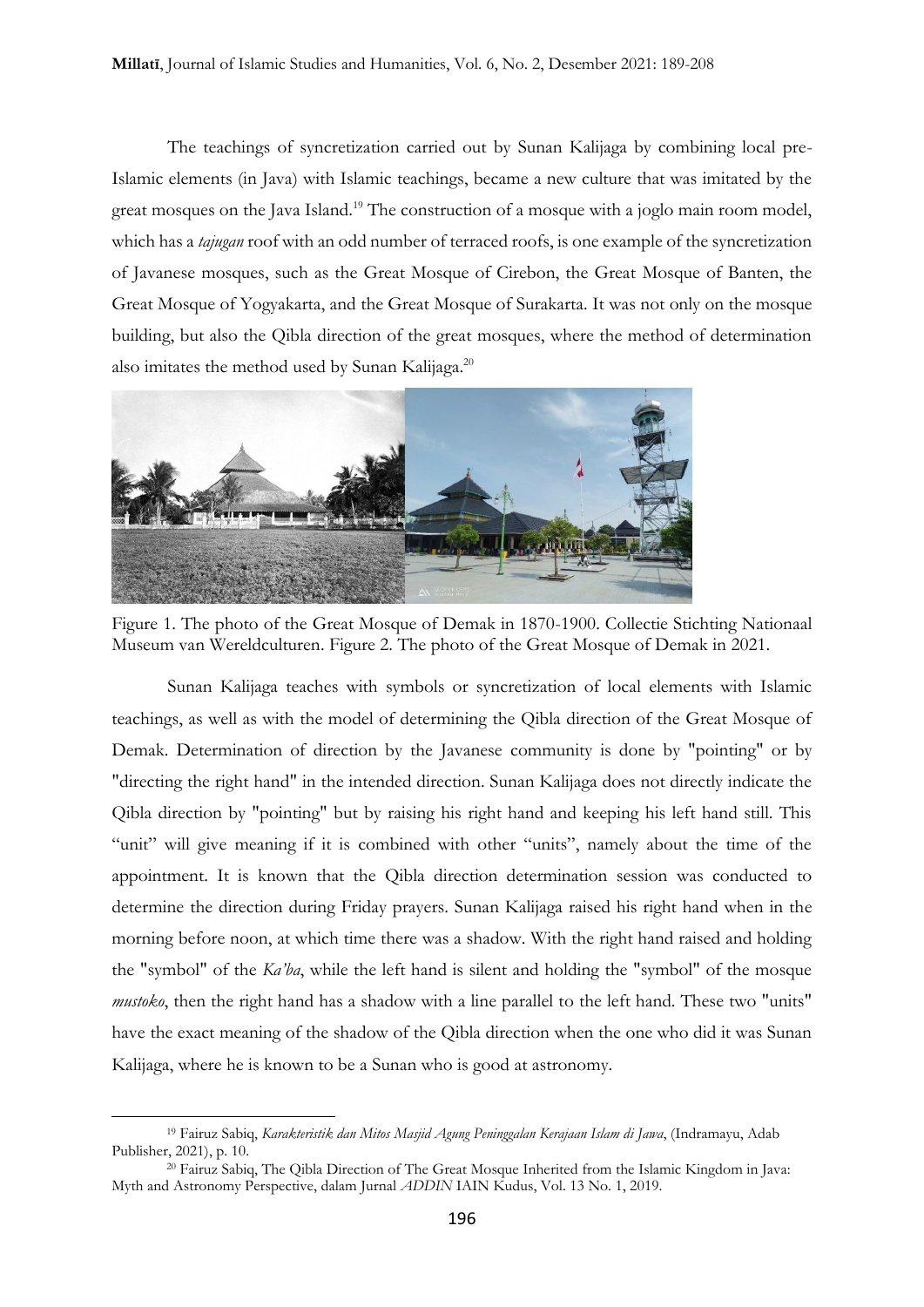The meaning of symbols from folklore and chronicles that describe these events is based on astronomy, namely at noon before the Friday prayer, Sunan Kalijaga uses the Qibla direction shadow method *(ras}dulqiblat*). Sunan Kalijaga raises his right hand and holds the *Masjidil Haram* which is a symbol of an upright object that has a shadow of the Sun, while his left hand holds the *mustoko* of the Demak Mosque which is a symbol of the shadow of the Sun pointing towards the Qibla (*Masjidilharam)*.

Sunan Kalijaga uses the method of determining the Qibla direction by standing in the midst of Muslims and raising his right hand holding the *Ka'ba* (*Masjidilharam*) and his left hand holding the *mustoko* of the Great Mosque of Demak. This method is a syncretization or acculturation of Javanese culture with the rules of determining the Qibla direction. Sunan Kalijaga is a *waliyullah* who spreads Islam by combining the culture of the local community with Islamic scholarship or teachings. People should understand the story of the chronicle not only explicitly, but also implicitly, because the chronicle is in the form of a cipher or *pasemon*. The way to understand the methods taught by Sunan Kalijaga is by interpreting the code story.

To interpret the meaning or message of the myths and teachings of Sunan Kalijaga, it is necessary to trace the history of Sunan Kalijaga and the process of building a mosque or determining the Qibla direction. The context of Sunan Kalijaga at that time and the history of the mosque construction contained in the chronicle were collected and studied in depth, so that it was clearly illustrated how Sunan Kalijaga determined the Qibla direction. Thus, the message of syncreitization of Sunan Kalijaga's teachings is conveyed clearly in the present day with science.

One way to analyze the teachings of Sunan Kalijaga's syncretization is by studying Levi-Strauss Structuralism. Strauss views socio-cultural phenomena such as myths as having certain meanings. Myth is a form, expression, or state of mind of a speaker or "myth maker". A myth is a collection of events or parts that make up a story.<sup>21</sup> Myth does not have to be contradicted by history or reality. The difference in meaning in myth with history or reality is increasingly difficult to maintain. What is considered by the community or group as history or a story that really happened turns out to be just a fairy tale by other people. Likewise, myth does not mean anything sacred or *wingit*, because the definition of "sacred" is already problematic. What is considered sacred by one group is seen as normal by another group.<sup>22</sup> The message of a myth can be known through a process of storytelling. The storytelling process involves units or combinations of the story, both from the characters in the story, their actions, and the character's position in the story.

<sup>21</sup> Heddy Shri Ahimsa-Putra, *Strukturalisme Levi-Strauss Mitos dan Karya Sastra*, (Yogyakarta: Kepel Press, 2006), p. 30-31.

<sup>22</sup> Heddy, *Strukturalisme*, p. 77.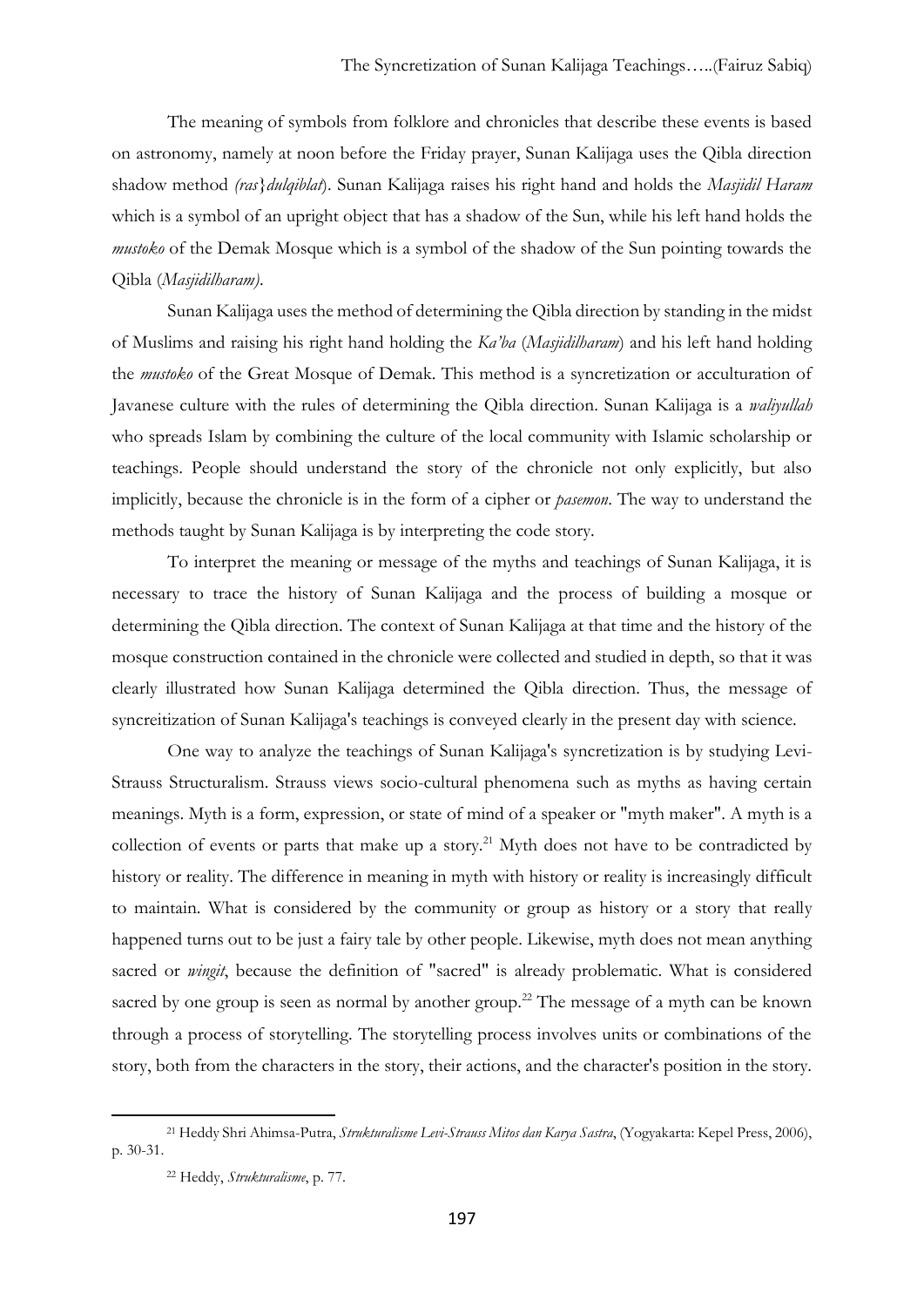Levi-Strauss views that the attempt to analyze myth is a field of syncretization. Syncretization for anthropologists is an acculturation process that includes three things: acceptance, adjustment and reaction. From the process of integrating and combining original elements with foreign elements, a new cultural pattern is said to be syncretic. <sup>23</sup>

The syncretization of Sunan Kalijaga's teachings in determining the Qibla direction of the Great Mosque of Demak is by raising the right hand (up) to hold the *Ka'ba* and the left hand (below) holding the mosque's *mustoko*. The characters in the story or myth of determining the Qibla direction of the Great Mosque of Demak involve Sunan Kalijaga, Sunan Giri, Sunan Ampel, Sunan Bonang, Sunan Gunung Djati and Raden Patah who discuss determining the Qibla direction. These figures are the *waliyullah* or *sunan* who spread and develop Islam in Java and are very smart in their religious knowledge. From the debate in the discussion of determining the Qibla direction of the Great Mosque of Demak, it was agreed that the model for determining the Qibla direction was carried out by Sunan Kalijaga. Thus, the characters in the mythical story, namely the *Sunans* agreed that Sunan Kalijaga was a person who was good at determining the Qibla direction.

By looking at the story's structure or process in determining the Qibla direction, it can be seen that Sunan Kalijaga is a *waliyullah* or *Sunan* who is good at astronomy. He did *ijtihad* to determine the Qibla direction of the Great Mosque of Demak which was then agreed upon by the other *waliyullah*. Sunan Kalijaga's expertise in astronomy was explicitly acknowledged by Sunan Gunung Djati. Sunan Kalijaga determines the Qibla direction of the Great Mosque of Cirebon which is the territory of the sultanate led by Sunan Gunung Djati. Syarif Hidayatullah specifically invited Sunan Kalijaga to determine the direction of the mosque's Qibla.<sup>24</sup> This fact shows that Sunan Gunung Djati acknowledges Sunan Kalijaga's knowledge of astronomy, even though Sunan Kalijaga's position is Sunan Gunung Djati's student.

The accuracy of the Qibla direction of the mosques determined by Sunan Kalijaga's Qibla direction is not the same, but has experienced an increase in the direction of very high accuracy. First, the Great Mosque of Demak which has an accuracy of less than 12˚ to the north, then the Kadilangu mosque in Demak which has an accuracy of less than 8˚ to the north, and the third is the Great Mosque of Cirebon which has an accuracy of less than 5˚ to the north. Increasing the accuracy of the Qibla direction is certainly an indicator that a person has the ability in astronomy. If you don't have astronomy skills, then the results of determining the Qibla direction can show the decrease graph in the level of accuracy, the same graph, or the random graph.

<sup>23</sup> Heddy, *Strukturalisme*, p. 337-341.

<sup>24</sup> De Graaf, *Kerajaan*, p. 114. Soedjipto, *Babad*, p. 329. Purwadi, *Babad*, p. 340.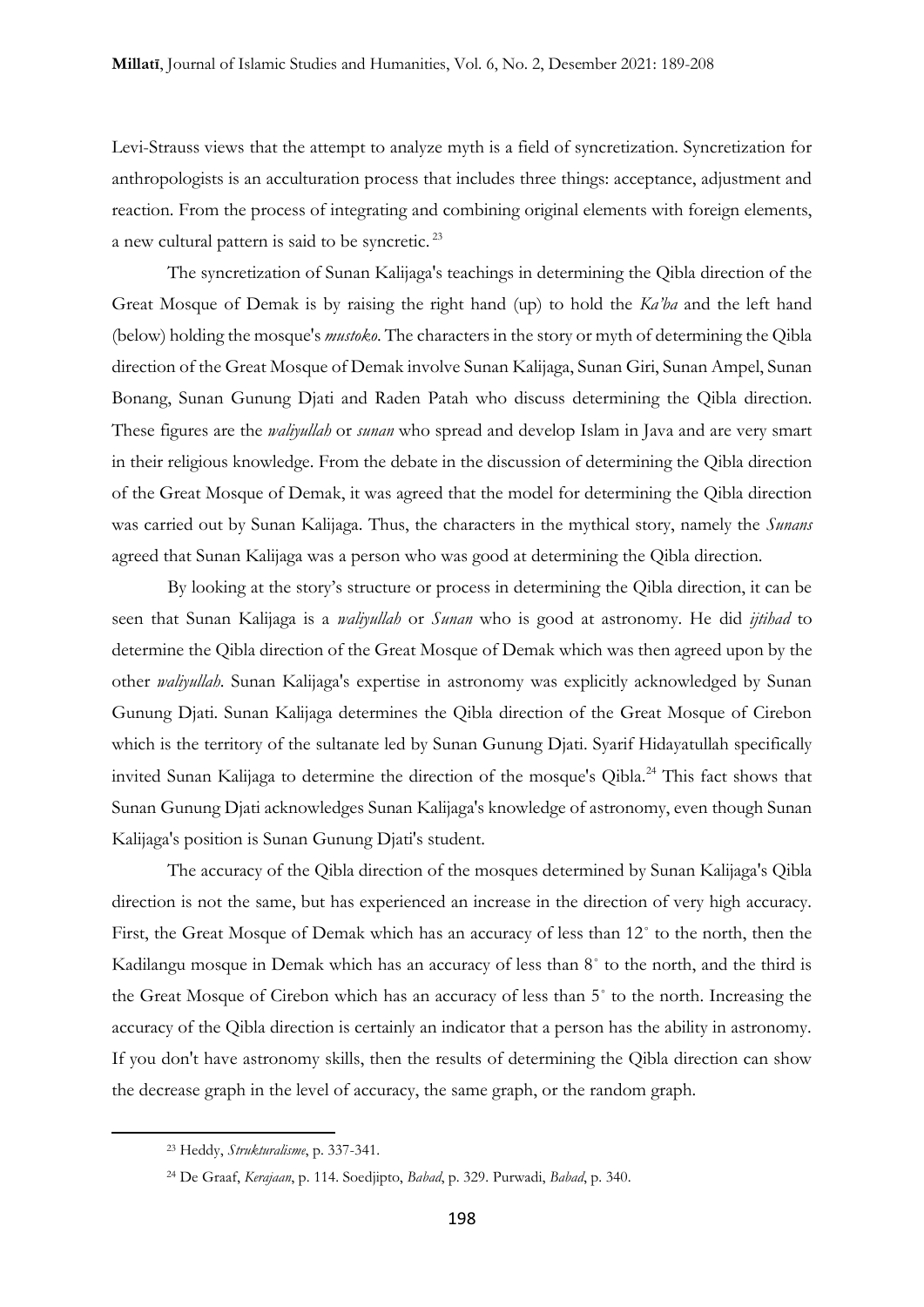Sunan Kalijaga's astronomy skills were also seen when he was different from Sunan Kudus regarding the determination of the beginning of the Ramadan month. At that time, the Demak kingdom was led by Sultan Trenggono who chose Sunan Kalijaga's opinion. In the end, Sunan Kudus resigned from the high priest of the Great Mosque of Demak and was replaced by Sunan Kalijaga.<sup>25</sup> Determining the beginning of the Ramadan month is certainly done by someone who is good at astronomy, because it is related to the technique of determining the beginning of the Qamariyah month and its determination.

The determination of the Qibla direction of the Great Mosque of Demak by Sunan Kalijaga was agreed upon by the other *waliyullah* and was never disputed again, even though they have a higher position than Sunan Kalijaga. For example, Sunan Giri, Sunan Ampel, Sunan Gunung Djati and Sunan Bonang are *waliyullah* who are older than Sunan Kalijaga and are Sunan Kalijaga's teachers or parents-in-law. Even Sunan Kudus, who was different about the determination of the beginning of the Ramadan month, never questioned the Qibla direction of the Great Mosque of Demak which had been determined by Sunan Kalijaga, although it is known that Sunan Kudus was the high priest of the Great Mosque of Demak before Sunan Kalijaga.

The determination of the Qibla direction of the Great Mosque of Demak is the result of *ijtihad* carried out by Sunan Kalijaga. When the construction of the Great Mosque of Demak was carried out, the *waliyullah* had discussed the direction of the mosque's Qibla but there was no agreement, so the Qibla direction of the Great Mosque of Demak had not been determined. A moment later, Sunan Kalijaga showed the method of determining the Qibla direction to all the *waliyullah* who were discussing the Qibla direction of the Great Mosque of Demak, and Raden Patah as the ruler of the Demak kingdom. Sunan Kalijaga's *ijtihad* was accepted and agreed upon by all the *waliyullah* and rulers of the Demak kingdom. Even in history books, it is written that Sunan Kalijaga occupies a place in the Great Mosque of Demak, because he has corrected the qibla of the Great Mosque of Demak towards Mecca.<sup>26</sup>

*Ijtihad* performed by Sunan Kalijaga to determine the Qibla direction of the Great Mosque of Demak, must be appreciated in the corridor of the science of *ijtihad*. Sunan Kalijaga determining the Qibla direction of the Great Mosque of Demak is an extraordinary thing. Without a Qibla direction measurement tool and the lack of advances in science/technology in Java at that time, Sunan Kalijaga had determined the Qibla direction which, if corrected with modern science and

-

<sup>25</sup> De Graaf, *Kerajaan*, p. 93. Sri Wintala, *Sejarah*, *p*. 130. Purwadi, *Babad*, p. 131.

<sup>26</sup> De Graaf, *Kerajaan*, p. 26. Moelyono Sastronaryatmo, *Babad Jaka Tingkir*, (Jakarta: PNRI Balai Pustaka, 1981), p. *Babad Jaka Tingkir*, 67. Olthof, *Babad*, p. 57. Suparman, *Mesjid Agung Demak,* (Demak: Galang Idea Pena, 2015), p. 51-52. Purwadi, *Babad*, p. 39. Yudhi, *Babad*, p. 210.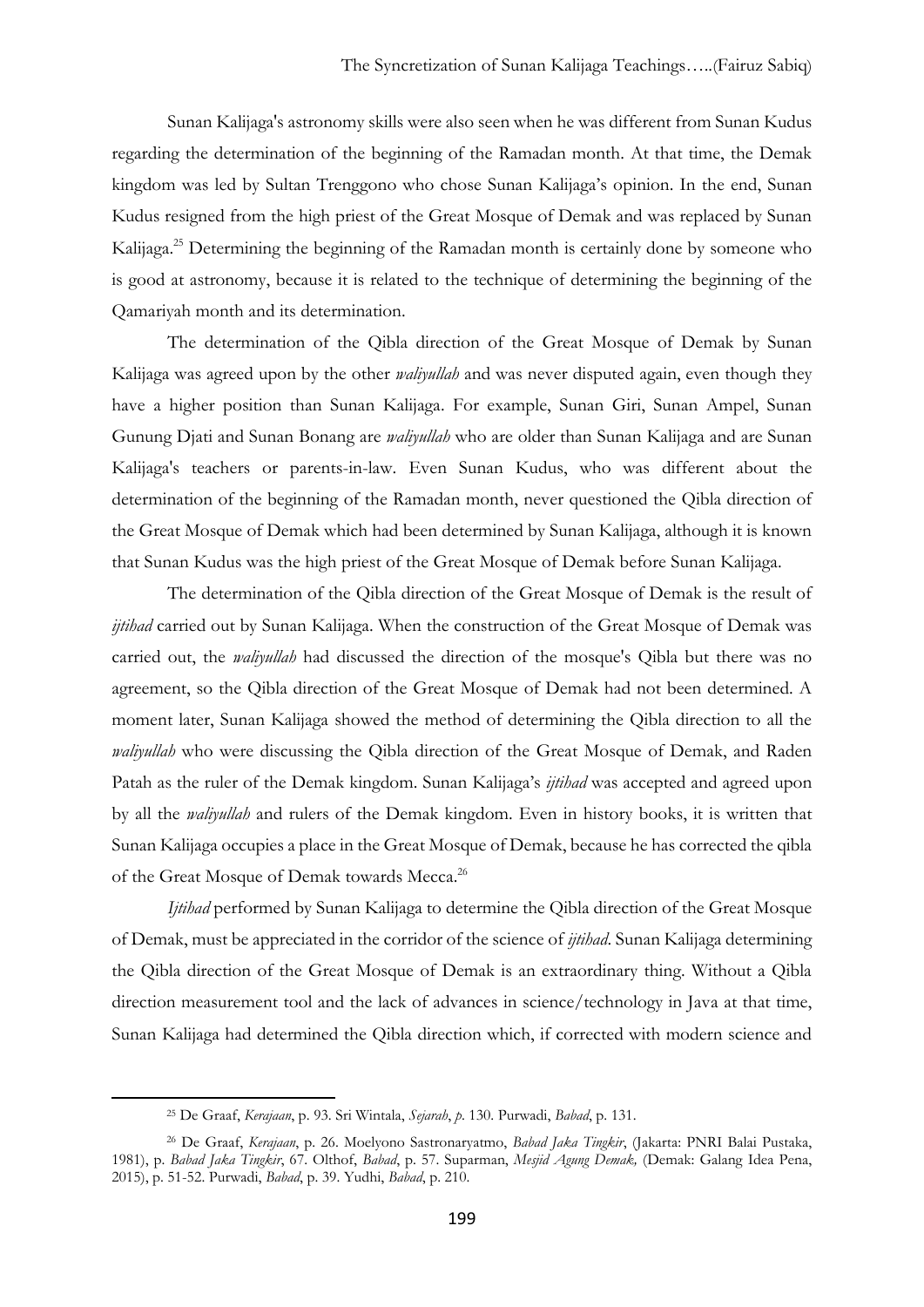technology, was only 12 degrees. A scholar's *ijtihad* is still an *ijtihad* that could be right or wrong. In oher words, *ijtihad* was true at that time but not at this time. Therefore, *ijtihad* should not be closed.

What Sunan Kalijaga did based on folklore and chronicles about determining the Qibla direction where he raised his right hand to hold the *Ka'ba* and his left hand to hold the *mustoko* of the Great Mosque of Demak can be categorized as a "symbol" of the Qibla direction determination technique. The spread of Islam carried out by Sunan Kalijaga always paid attention to Javanese culture and the people's hobbies at that time. Sunan Kalijaga combines Javanese culture with Islamic teachings, so his *da'wah* method is referred to as syncretic Islam and he is referred to as an "abangan" guardian. The mention of the "abangan" guardian is the opposite of the "putihan" guardian which is more attached to Sunan Giri. "Abangan" Islam is identified with a teaching model that combines the culture or habits of the people with Islamic teachings, while "putihan" Islam separates Islamic teachings from culture.<sup>27</sup>

The Islamic teachings spread by Sunan Kalijaga use symbols that are easily understood by the people. The syncretization was carried out by Sunan Kalijaga by combining pre-Islamic local elements (in Java) with Islamic teachings, so that it became a new culture. The construction of a mosque with a joglo main room model, which has a *tajugan* roof with an odd number of terraced roofs, is one example of the syncretization of Javanese mosques. Sunan Kalijaga always teaches with symbols or syncretization of local elements with Islamic teachings, as well as with the model of determining the Qibla direction of the Great Mosque of Demak. Determination of direction by the Javanese community is done by "pointing" or by "directing the right hand" in the intended direction. Sunan Kalijaga does not directly indicate the Qibla direction by "pointing" but by raising his right hand and keeping his left hand still. This "unit" will give meaning if it is combined with other "units", namely about the time of the appointment. It is known that the Qibla direction determination session was conducted to determine the direction during Friday prayers. Sunan Kalijaga raised his right hand when in the morning before noon, at which time there was a shadow. With the right hand raised and holding the "symbol" of the *Ka'ba*, while the left hand is silent and holding the "symbol" of the mosque *mustoko*, then the right hand has a shadow with a line parallel to the left hand. These two "units" have the exact meaning of the shadow of the Qibla direction when the one who does it is Sunan Kalijaga, where he is known as Sunan who is good at astronomy.

The meaning of symbols from folklore and chronicles that describe these events is based on the science of astronomy, namely at noon before the Friday prayer, Sunan Kalijaga uses the

-

<sup>27</sup> Yudhi, *Babad*, p. 174.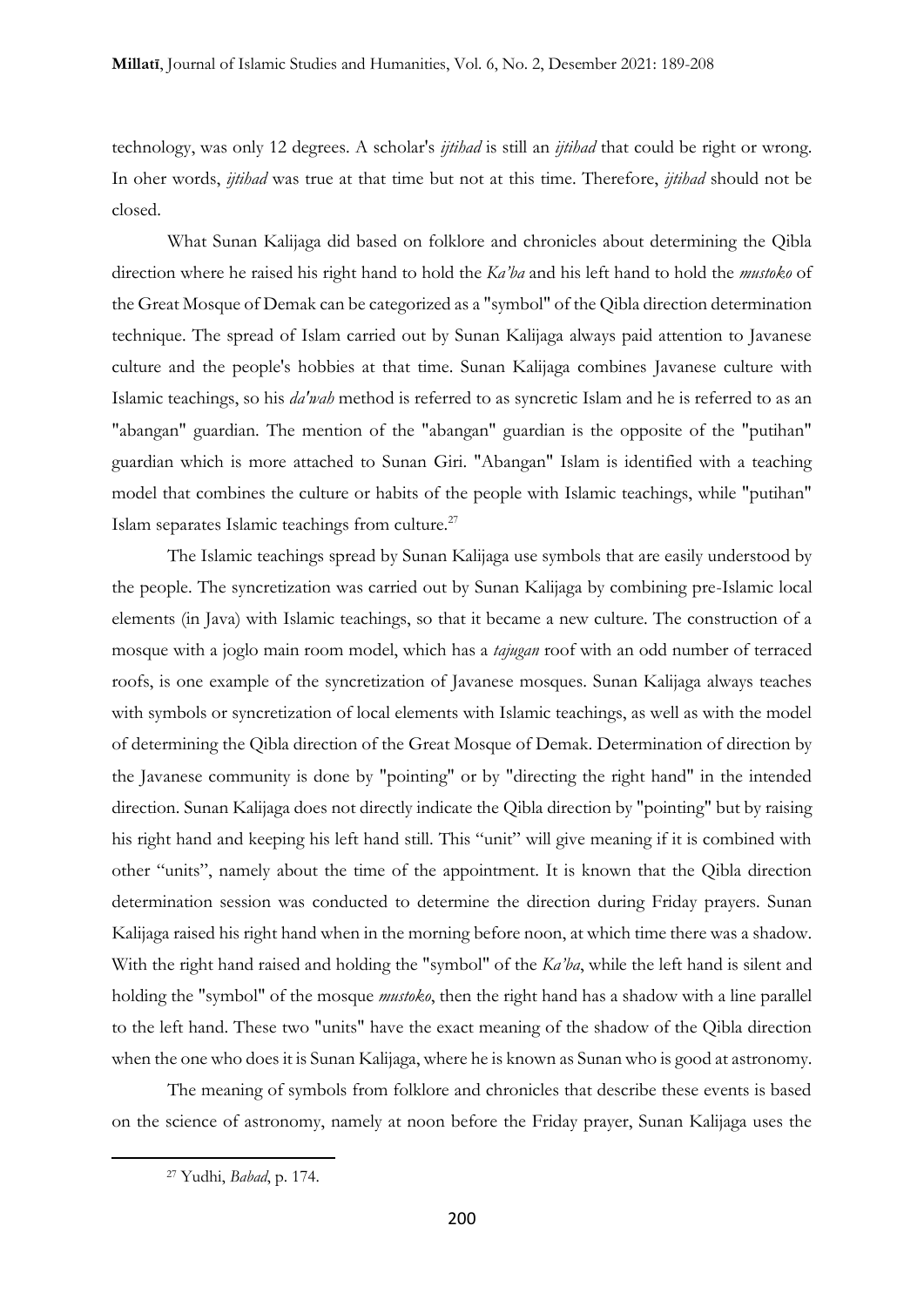*ras}dulqiblah* method. Sunan Kalijaga raises his right hand and holds the *Masjidil Haram* which is a symbol of an upright object that has a shadow of the sun, while his left hand holding the *mustoko* of the Demak Mosque is a symbol of the shadow of the sun pointing towards the Qibla (*Masjidilharam*).

The construction of the Great Mosque of Demak was carried out in the month of Dzulqa'dah in 1401 S / 883 H or occurred in February-March 1479 AD. This is based on information in the Javanese chronicle, the Demak chronicle, folklore, and other information. The results of the calculation of *ras}dulqiblah* on Friday in the month of Dulkangidah (Dzulqa'dah) in 1401 Soko or 1479 AD with the location of the Great Mosque of Demak;  $\varphi = -6^{\circ} 53' 40.79''$ .  $\lambda$  $= 110^{\circ}$  38' 14.27".  $\delta = -22^{\circ}$  12' 15".  $e = -0^{\circ}$  6' 40". ak = 65° 34' 20.2" (North-West) is::

| N <sub>o</sub> | Date                | ras} dulqiblah |
|----------------|---------------------|----------------|
|                | January 29, 1479 M  | 09:55:21       |
|                | February 5, 1479 M  | 10:20:32       |
| 3              | February 12, 1479 M | 10:45:11       |
|                | February 19, 1479 M | 11:09:07       |

Table 1. *ras}dulqiblah* of the Great Mosque of Demak in 1479 M.

The following is a description of the data from the Sun and the calculation of *ras}dulqiblah* at the Great Mosque of Demak on January 29, 5, 12, and February 19, 1479 AD.

1. The data from the sun and the calculation of *ras}dulqiblah* on January 29, 1479 M. at the Great Mosque of Demak.

Data:

 $\varphi = -6^{\circ} 53' 40.79''$  $λ = 110° 38' 14.27''$  $\delta$  = -17° 56' 13.52" e  $= -0^{\circ} 13' 39.42''$ Qibla direction  $= 24^{\circ} 25' 39.8''$  B-U (from west to north) Element: Az =  $90^{\circ} - 24^{\circ} 25' 39.8'' = 65^{\circ} 34' 20.2''$ a =  $90^{\circ} - 17^{\circ} 56' 13.52'' = 107^{\circ} 56' 13.5''$ b =  $90^{\circ} - (-6^{\circ} 53' 40.79'') = 96^{\circ} 53' 40.79''$  $MP = 12 - 0° 13' 39.42'' = 12° 13' 39.42''$ Interpolation =  $(110° 38' 14.27'' - 105°)$ : 15 = 0° 22' 32.95" Calculation: Cotan  $P = \cos b \tan Ax$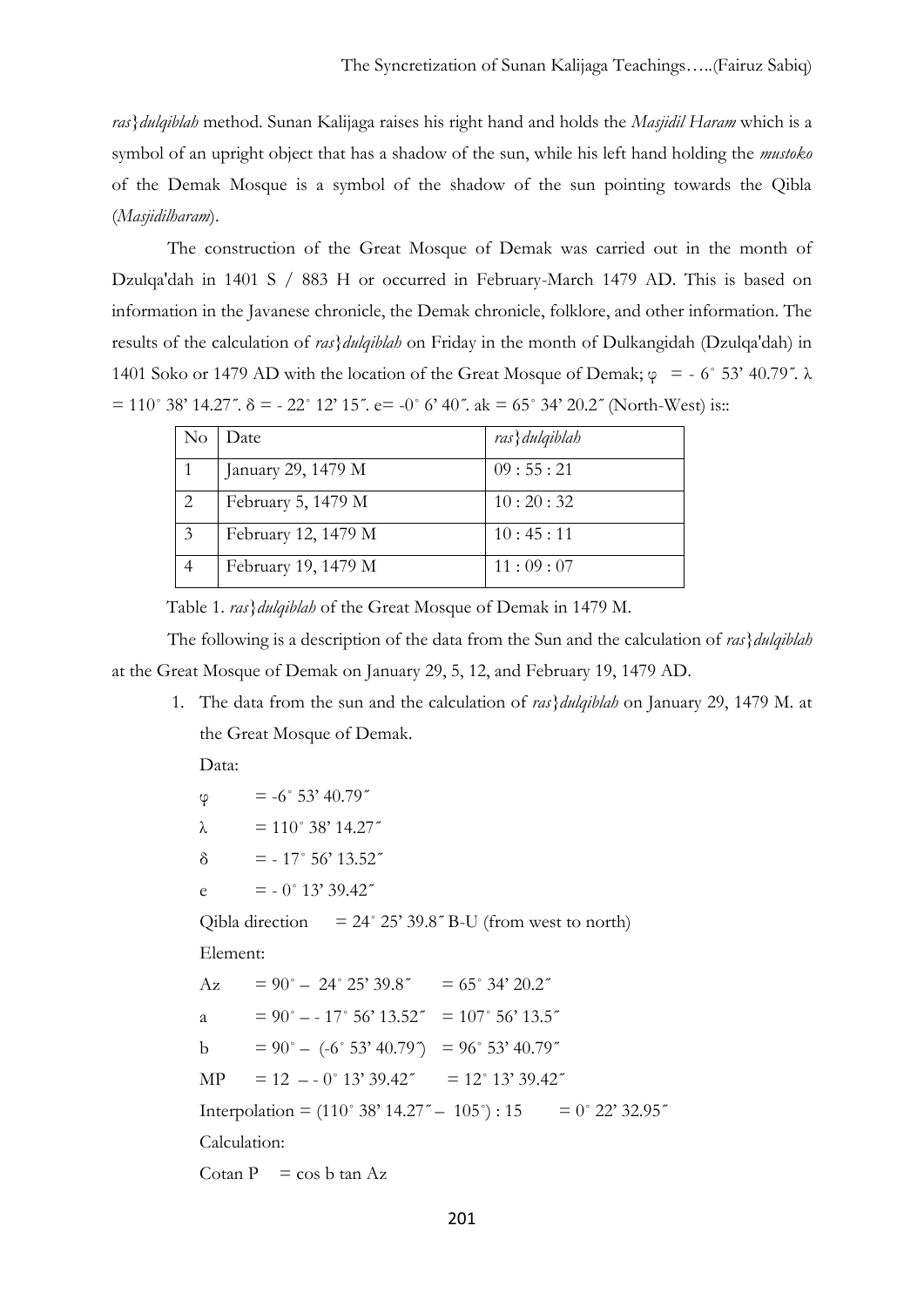$=$  cos 96° 53' 40.79" x tan 65° 34' 20.2"

 $=$  - 0.264295424 then press  $1/x$ Tan P =  $-3.783644765$  then press shift tan Ans  $P = -75.1954998$  then make degrees  $=$  -75 $^{\circ}$  11' 43.8"  $Cos (C-P) = cotan a tan b cos P$  $=$  (tan 107° 56' 13.5") 1/x X tan 96° 53' 40.79" X cos -75° 11' 43.8"  $= 0.698692882$  then press shift cos  $(CP) = 45.67777235$  then make degrees  $= 45^{\circ} 40' 39.98''$  $C = (C - P) + P$  $= 45^{\circ} 40' 39.98'' + -75^{\circ} 11' 43.8''$  $= -29°31'3.82''$  $Shadow = C : 15 + MP$  $= -29^{\circ} 31' 3.82''$ :  $15 + 12^{\circ} 13' 39.42''$  $= 10^{\circ} 15' 35.17''$ Interpolation =  $10^{\circ} 15' 35.17'' - 0^{\circ} 22' 32.95''$  $= 9^{\circ}$  53' 2.22" (WIB)

On January 29, 1479 at 9:53:2.22 WIB, all the shadows that stand upright in the Great Mosque of Demak, automatically immediately show the Qibla direction.

2. The data from the sun and the calculation of *ras}dulqiblah* on February 5, 1479 M. at the Great Mosque of Demak.

Data:

 $\varphi = -6^{\circ} 53' 40.79''$ 

 $λ = 110° 38' 14.27''$  $\delta$  = -15° 55' 36.57" e =  $-0^{\circ}$  14' 31.55" Qibla direction  $= 24^{\circ} 25' 39.8''$  B-U (from west to north) Element: Az =  $90^{\circ} - 24^{\circ} 25' 39.8'' = 65^{\circ} 34' 20.2''$ a =  $90^{\circ} - 15^{\circ} 55' 36.57'' = 105^{\circ} 55' 36.57''$ b =  $90^{\circ} - (-6^{\circ} 53' 40.79^{\circ}) = 96^{\circ} 53' 40.79^{\circ}$  $MP = 12 - 0°14'31.55'' = 12°14'31.55''$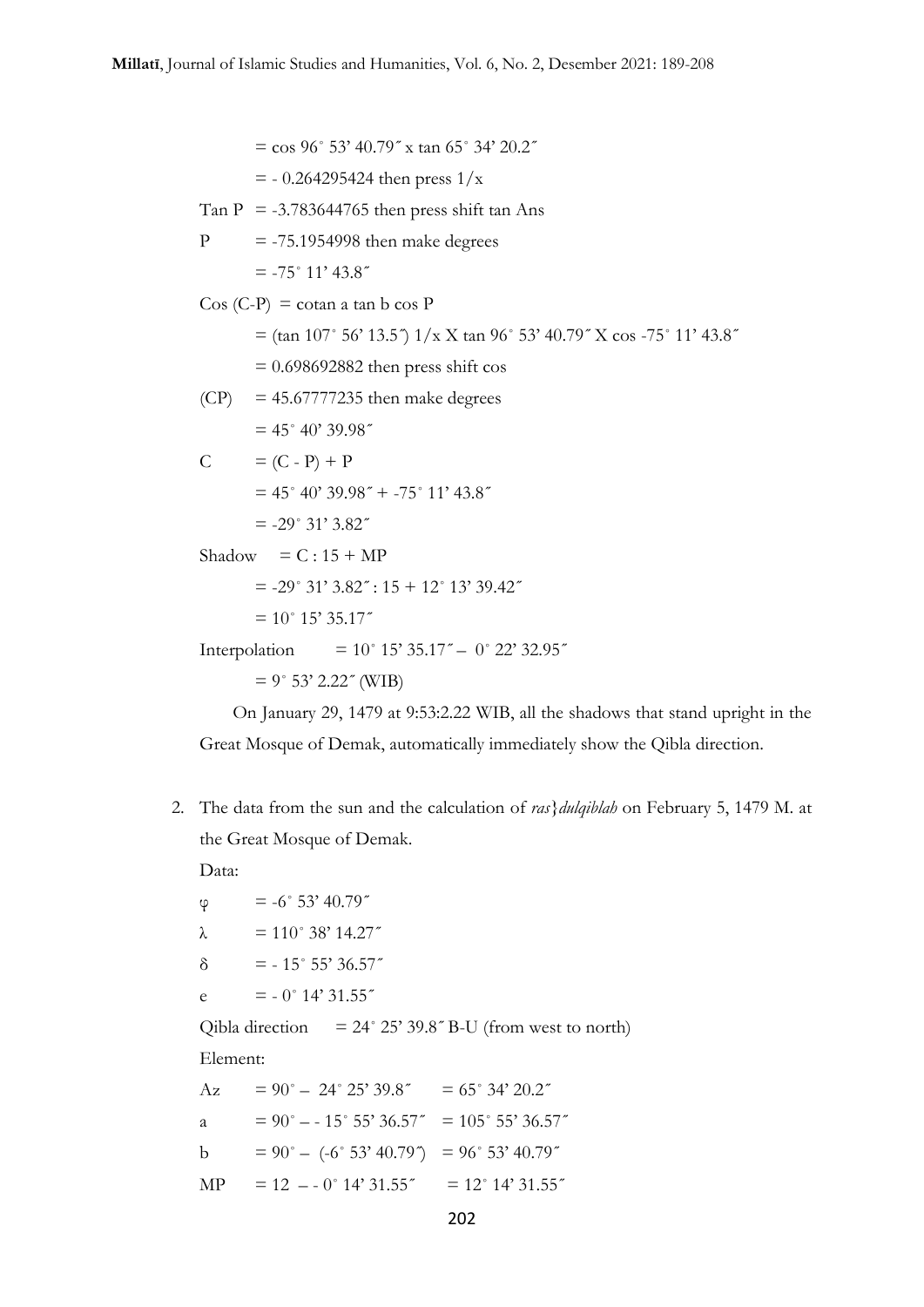Interpolation =  $(110° 38' 14.27'' - 105°) : 15 = 0° 22' 32.95''$ Calculation: Cotan  $P = \cos b \tan Az$  $=$  cos 96° 53' 40.79" x tan 65° 34' 20.2"  $=$  - 0.264295424 then press  $1/x$ Tan P =  $-3.783644765$  then press shift tan Ans  $P = -75.1954998$  t hen make degrees  $=$  -75 $^{\circ}$  11' 43.8"  $Cos (C-P) = cotan a tan b cos P$  $=$  (tan 105° 55' 36.57") 1/x X tan 96° 53' 40.79" X cos -75° 11' 43.8"  $= 0.603021396$  then press shift cos  $(CP) = 52.91340292$  then make degrees  $= 52° 54' 48.25''$  $C = (C - P) + P$  $= 52^{\circ} 54' 48.25'' + -75^{\circ} 11' 43.8''$  $= -22^{\circ} 16' 55.55''$ Shadow  $= C : 15 + MP$  $= -22^{\circ} 16' 55.55''$ :  $15 + 12^{\circ} 14' 31.55''$  $= 10^{\circ}$  45' 23.85"

Interpolation=  $10^{\circ}$  45' 23.85" –  $0^{\circ}$  22' 32.95"

 $= 10^{\circ}$  22' 50.9" (WIB)

On February 5, 1479 at 10:22:50.9 WIB, all the shadows that stood upright in the Great Mosque of Demak, automatically immediately showed the Qibla direction.

3. The data from the sun and the calculation of *ras}dulqiblah* on February 12, 1479 M. at the Great Mosque of Demak.

Data:

 $\varphi = -6^{\circ} 53' 40.79''$  $λ = 110° 38' 14.27''$ δ = - 13˚ 56' 24.46˝ e  $= -0^{\circ} 14' 12.08''$ Qibla direction  $= 24^{\circ} 25' 39.8''$  B-U (from west to north) Element: Az =  $90^{\circ} - 24^{\circ} 25' 39.8'' = 65^{\circ} 34' 20.2''$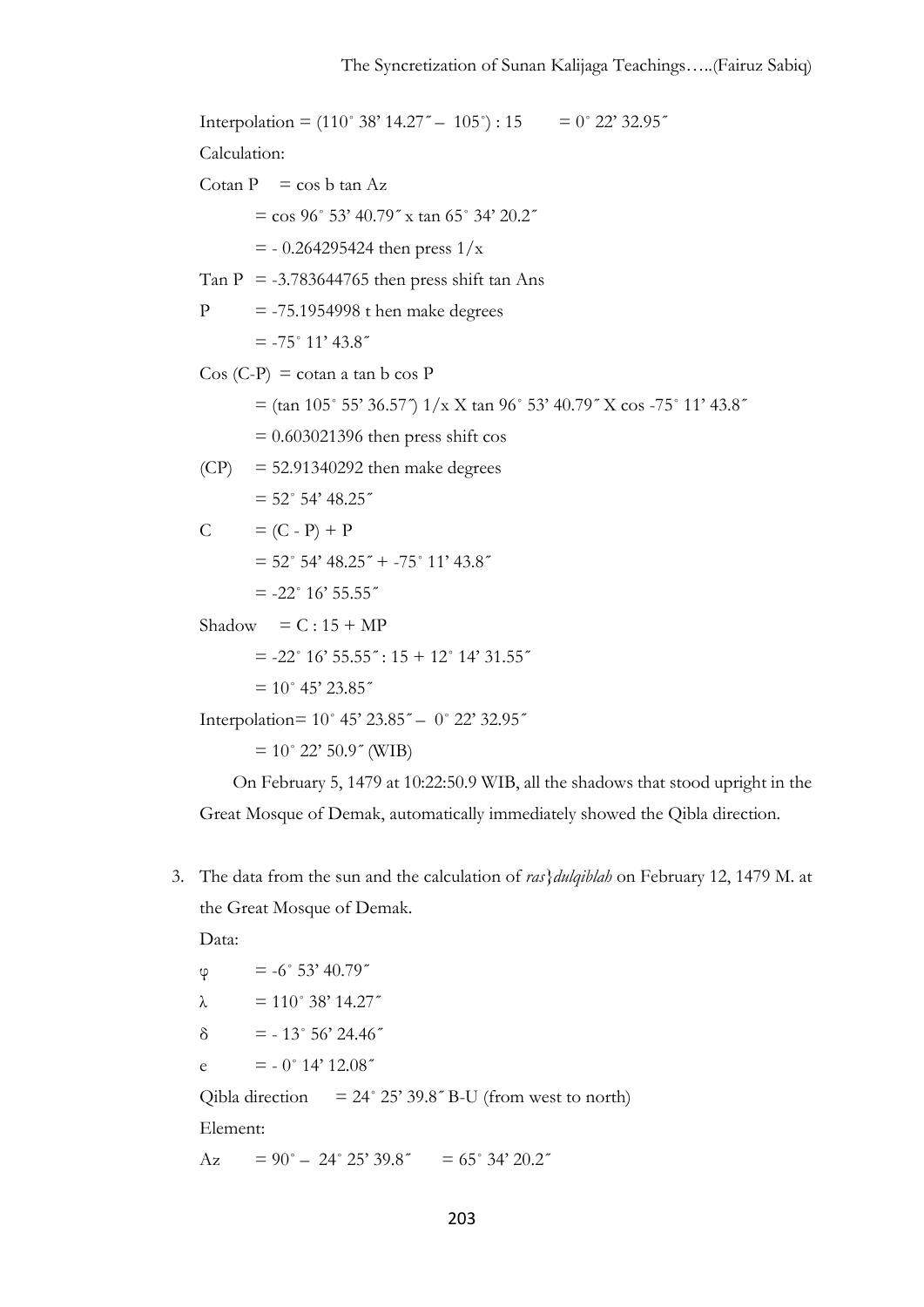a =  $90^{\circ} - 13^{\circ} 41' 41.36'' = 103^{\circ} 56' 24.46''$ b =  $90^{\circ} - (-6^{\circ} 53' 40.79^{\circ}) = 96^{\circ} 53' 40.79^{\circ}$ MP =  $12 - 0$ ° 14' 43.59" =  $12$ ° 14' 12.08" Interpolation =  $(110° 38' 14.27'' - 105°)$ : 15 = 0° 22' 32.95" Calculation: Cotan  $P = \cos b \tan Az$  $=$  cos 96° 53' 40.79" x tan 65° 34' 20.2"  $=$  - 0.264295424 then press  $1/x$ Tan P =  $-3.783644765$  then press shift tan Ans  $P = -75.1954998$  then make degrees  $=$  -75 $^{\circ}$  11' 43.8"  $Cos (C-P) = cotan a tan b cos P$  $=$  (tan 103° 56' 24.46")  $1/x$  X tan 96° 53' 40.79" X cos -75° 11' 43.8"  $= 0.524527001$  then press shift cos  $(CP) = 58.36359332$  then make degrees  $= 58° 21' 48.94''$  $C = (C - P) + P$  $= 58° 21' 48.94'' + -75° 11' 43.8''$  $= -16° 49' 54.86"$ Shadow  $= C : 15 + MP$  $=$  -16° 49' 54.86": 15 + 12° 14' 12.08"  $= 11^{\circ}$  6' 52.42" Interpolation= 11˚ 6' 52.42˝ – 0˚ 22' 32.95˝  $= 10^{\circ}$  44' 19.47" (WIB) On February 12, 1479 AD at 10:44:19.47 WIB, all objects perpendicular to the vicinity of the Great Mosque of Demak, automatically immediately showed (shadow) the Qibla direction.

4. The calculation of *ras}dulqiblah* on February 9, 1479 M. at the Great Mosque of Demak.

Data:

 $\varphi = -6^{\circ} 53' 40.79''$  $λ = 110° 38' 14.27"$  $\delta$  = -11° 32' 37.19"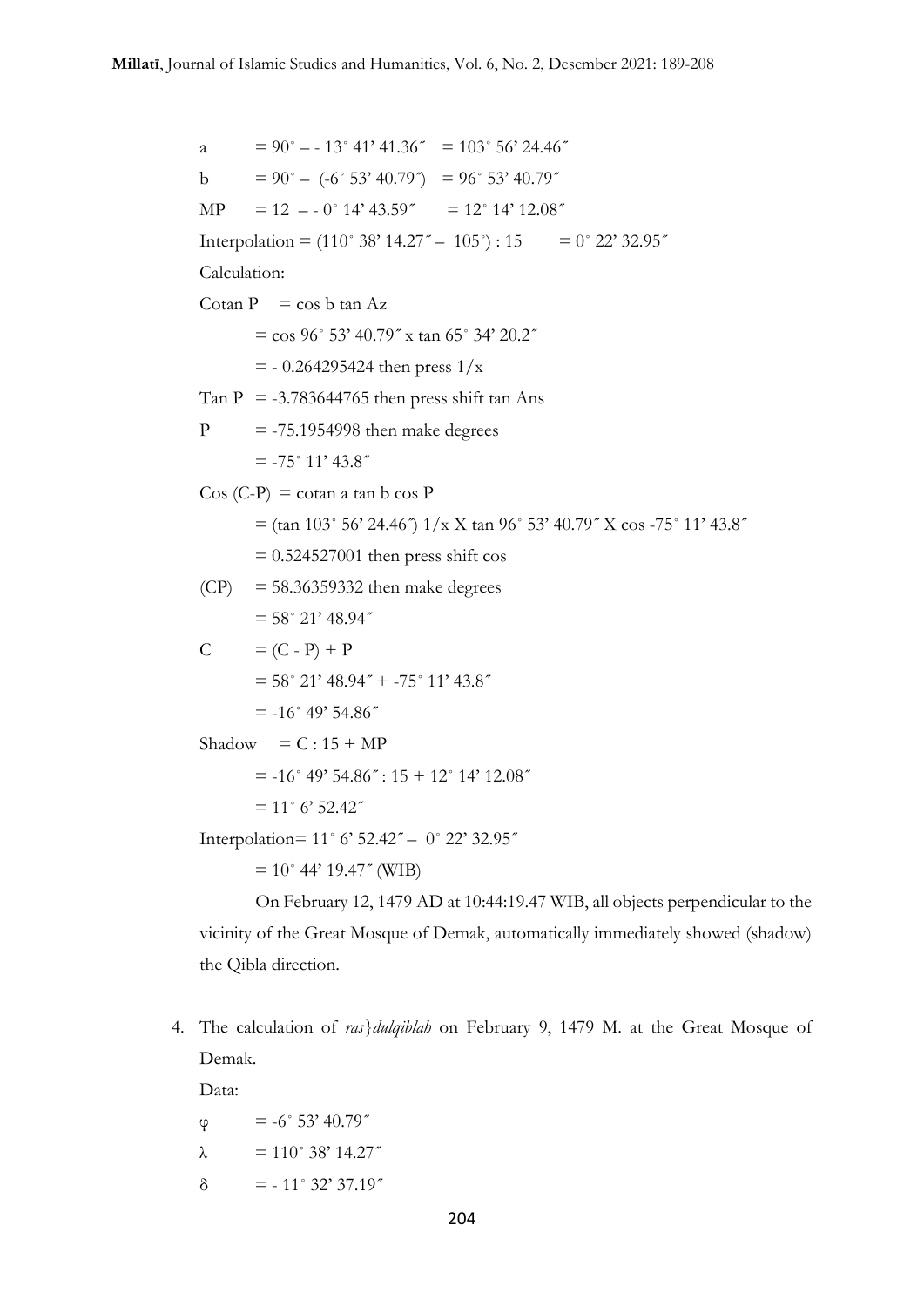e  $= -0^{\circ} 13' 53.56''$ Qibla direction  $= 24^{\circ} 25' 39.8''$  B-U (from west to north) Element: Az =  $90^{\circ} - 24^{\circ} 25' 39.8'' = 65^{\circ} 34' 20.2''$ a =  $90^{\circ} - 11^{\circ} 32' 37.19'' = 101^{\circ} 32' 37.19''$ b =  $90^{\circ} - (-6^{\circ} 53' 40.79' ) = 96^{\circ} 53' 40.79''$ MP =  $12 - 0^{\circ} 13' 53.56''$  =  $12^{\circ} 13' 53.56''$ Interpolation =  $(110° 38' 14.27'' - 105°)$ : 15 = 0° 22' 32.95" Calculation: Cotan  $P = \cos b \tan Az$  $=$  cos 96° 53' 40.79" x tan 65° 34' 20.2"  $=$  - 0.264295424 then press  $1/x$ Tan P =  $-3.783644765$  then press shift tan Ans  $P = -75.1954998$  then make degrees  $=$  -75 $^{\circ}$  11' 43.8"  $Cos (C-P) = cotan a tan b cos P$  $=$  (tan 101° 32' 37.19") 1/x X tan 96° 53' 40.79" X cos -75° 11' 43.8"  $= 0.431606123$  then press shift cos  $(CP) = 64.43046797$  then make degrees  $= 64° 25' 49.68''$  $C = (C - P) + P$  $= 64^{\circ} 25' 49.68'' + -75^{\circ} 11' 43.8''$  $= -10^{\circ}$  45' 54.12"  $Shadow = C : 15 + MP$  $=$  -10 $\degree$  45 $\degree$  54.12": 15 + 12 $\degree$  13 $\degree$  53.56"  $= 11^{\circ} 30' 49.95''$ Interpolation= 11˚ 30' 49.95˝ – 0˚ 22' 32.95˝  $= 11^{\circ}$  08' 17" (WIB) On February 19, 1479 at 11:08:17 WIB, all the shadows that stand upright in the Great Mosque of Demak, automatically show the Qibla direction. The results of the *ras}dulqiblah* calculation above, explain that when Sunan Kalijaga determines the Qibla direction of the Great Mosque of Demak by raising his right hand, it will form a shadow of the Qibla direction *(ras}dulqiblah).* This incident occurred before the Friday

prayer time (*dzuhur* time). Sunan Kalijaga is a *waliyullah* who is compromising in spreading and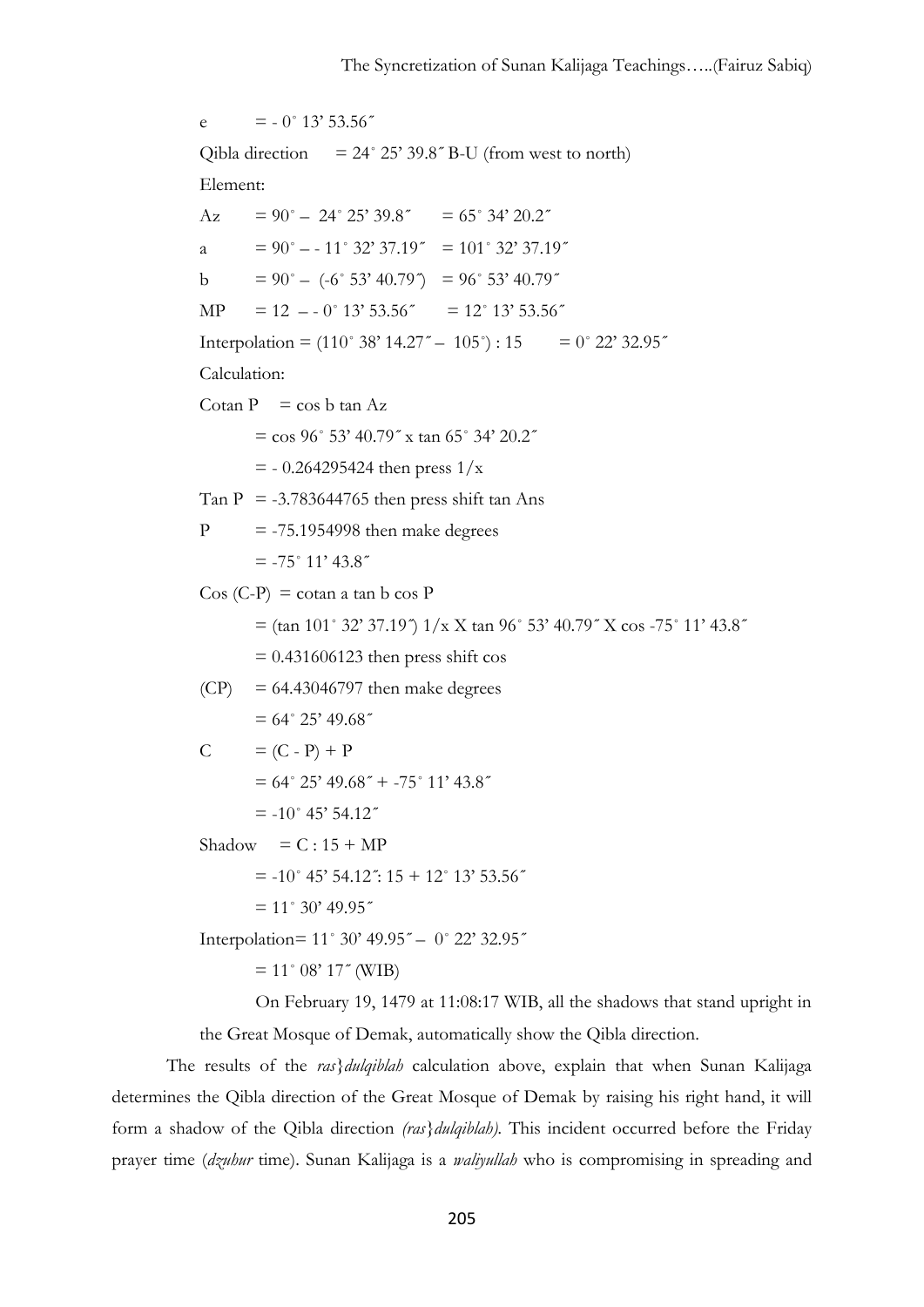teaching Islam. This can be seen from his *da'wah* method in spreading Islam to the Javanese community, which at that time was still thick with mystical culture and symbols. Likewise, in determining the Qibla direction, Sunan Kalijaga does not directly point to the Qibla direction or teach about *ras}dulqiblah*, but he uses a symbol of both hands that can connect the *Ka'ba* in the *Masjidil Haram* with the mosque being measured. The line relationship between the *Ka'ba* in the *Masjidil Haram* and the mosque that is being measured in astronomy today can be seen in the satellite image model displayed by *Google Earth*. In addition, the shadow of the right hand holding the *Masjidil Haram* is a symbol of the *ras}dulqiblah*, where the shadow of the right hand points directly to the Qibla direction.

The symbols taught by Sunan Kalijaga today are not reached through the science of astronomy, but are understood as myths. People are surer about mystical things in Sunan Kalijaga. In the chronicle it is told that the life journey of Sunan Kalijaga before becoming a *waliyullah* was a very dirty person, namely as a thief, a thug who likes to fight or fight roosters, and so on. This story is more believed by the community, rather than studying further from these symbols. If the symbol towards the Qibla is studied through science and social sciences, then the symbol is a science about how to know the Qibla direction.

#### **CONCLUSION**

The syncretization of Sunan Kalijaga's teachings is Sunan Kalijaga's way of spreading and developing Islam in Java. The combination of local culture with the teachings of Islam does not offend the Javanese people; the Javanese people eventually can accept the teachings of Islam and leave their previous religion. The syncretization of determining the Qibla direction carried out by Sunan Kalijaga was carried out by raising his right hand holding the *Ka'ba* symbol and his left hand holding the *mustoko* of the Great Mosque of Demak.

The syncretization can be studied with Levi-Strauss structuralism, namely by looking at the story process involving units or combinations of the story, both from the characters in the story, their actions, and the position of the character in the story. The figures involved in determining the Qibla direction of the Great Mosque of Demak are *waliyullah* who are good at religious knowledge. The figures agreed on the determination of the Qibla direction carried out by Sunan Kalijaga with symbols of cultural syncretization and religious teachings. The position of Sunan Kalijaga is not an old *waliyullah* and has an important position in the Demak kingdom, but as a *waliyullah* who is good at astronomy, so that other *waliyullah* agree with the Qibla direction proposed by Sunan Kalijaga.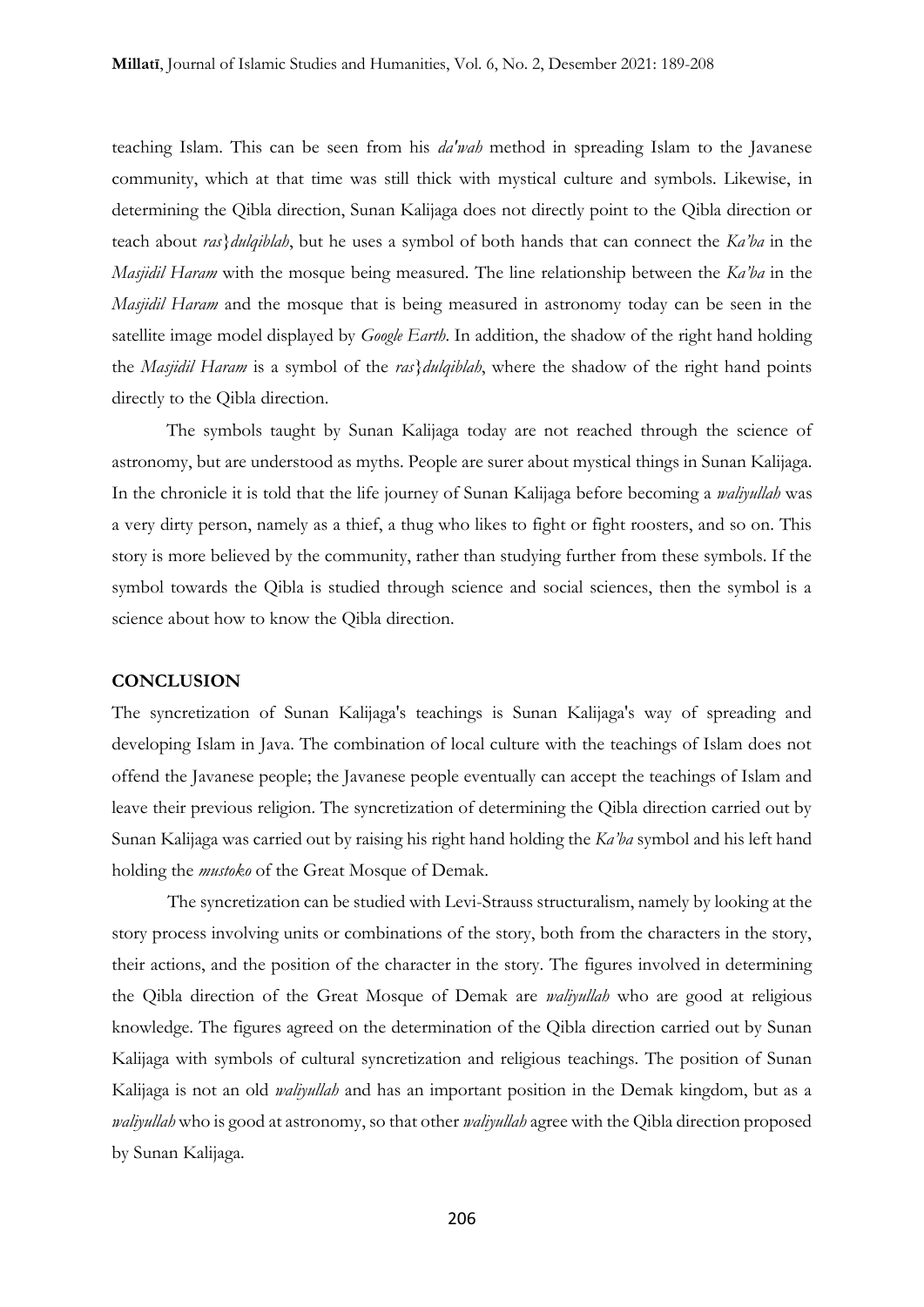#### **REFERENCES**

Abimanyu, Soedjipto, *Babad Tanah Jawi Terlengkap dan Terasli*, Yogyakarta: Laksana, 2017.

- Adib, M Kholidul, *Imperium Kasultanan Demak Bintoro Membangun Peradaban Islam Nusantara Abad 15/16 M*, Demak: Rizqi Mubarok Investama, 2016.
- Ahimsa-Putra, Heddy Shri, *Strukturalisme Levi-Strauss Mitos dan Karya Sastra*, Yogyakarta: Kepel Press, 2006.
- Dahlan, Abdul Aziz et al., *Ensiklopedi Hukum Islam*, Jil. III, Jakarta: Ikhtiar Baru Van Hoeve, 1997.
- De Graaf, H.J. dan T.H. Pigeaud, *Kerajaan-Kerajaan Islam di Jawa Peralihan dari Majapahit ke Mataram*, Jakarta: Pustaka Utama Grafiti Press, 1985.
- De Graaf, H.J. et al., *Cina Muslim di Jawa Abad XV dan XVI antara Historisitas dan Mitos*, Yogyakarta: Tiara Wacana, 1997.
- Departemen P&K, *Kamus Besar Bahasa Indonesia*, ct. II, Jakarta: Balai Pustaka, 1989.
- Dimyati, Abu Bakar al, *I'a>nah al T}a>libi>n*, Jil. II, Mesir: Mus}t}afa> al Ba>b al H}alabi>, 1342 H.
- Fathullah, Ahmad Ghazali Muhammad, *Irsya>d al Muri>d Ila> Ma'rifati 'Ilm al Falak 'ala> al Ras}d al Jadi>d*, Surabaya: T.np, 2015.
- Hadinata, Yudi, *Sunan Kalijaga*, Yogyakarta: Dipta, 2015.
- Hariwijaya, M., *Islam Kejawen*, Yogyakarta: Gelombang Pasang Surut, 2006.
- Hasyim, Umar, *Sunan Kalijaga*, Kudus: Menara, 1974.
- Ibn Kas|i>r, *Tafsi>r al Qur'a>n al 'Az}i>m*, Jil. I, T.tp: Syirkah al ur Asia, tt.
- Ihsan, A. Ghozali, *Kaidah-Kaidah Hukum Islam*, Semarang: Basscom Multimedia Grafika, 2015.
- Izzuddin, Ahmad, *Akurasi Metode-Metode Penentuan Arah Kiblat*, Jakarta: Kementerian Agama RI., 2012.
- Jazi>ri>, 'Abd al Rah}ma>n al, *Kita>b al Fiqh 'ala> al Maz|a>hib al Arba'ah,* Jil. I, Mesir: Dar al Mana>r, 1999.
- Khaelany, Munawar J., *Sunan Kalijaga Guru Suci Orang Jawa*, Yogyakarta: Araska, 2018.
- Khazin, Muhyiddin, *Ilmu Falak dalam Teori dan Praktik*, Yogyakarta: Buana Pustaka, 2004.
- Munawwir, Achmad Warson, *Kamus al-Munawwir Arab-Indonesia Terlengkap*, Yogyakarta: Pustaka Progresif, 1984.
- Nawa>wi>, Muh}ammad al, *Tafsir al Nawawi*, Jil. I, T.tp: Da>r Ihya>' al Kutub al 'Arabiyah, tt.